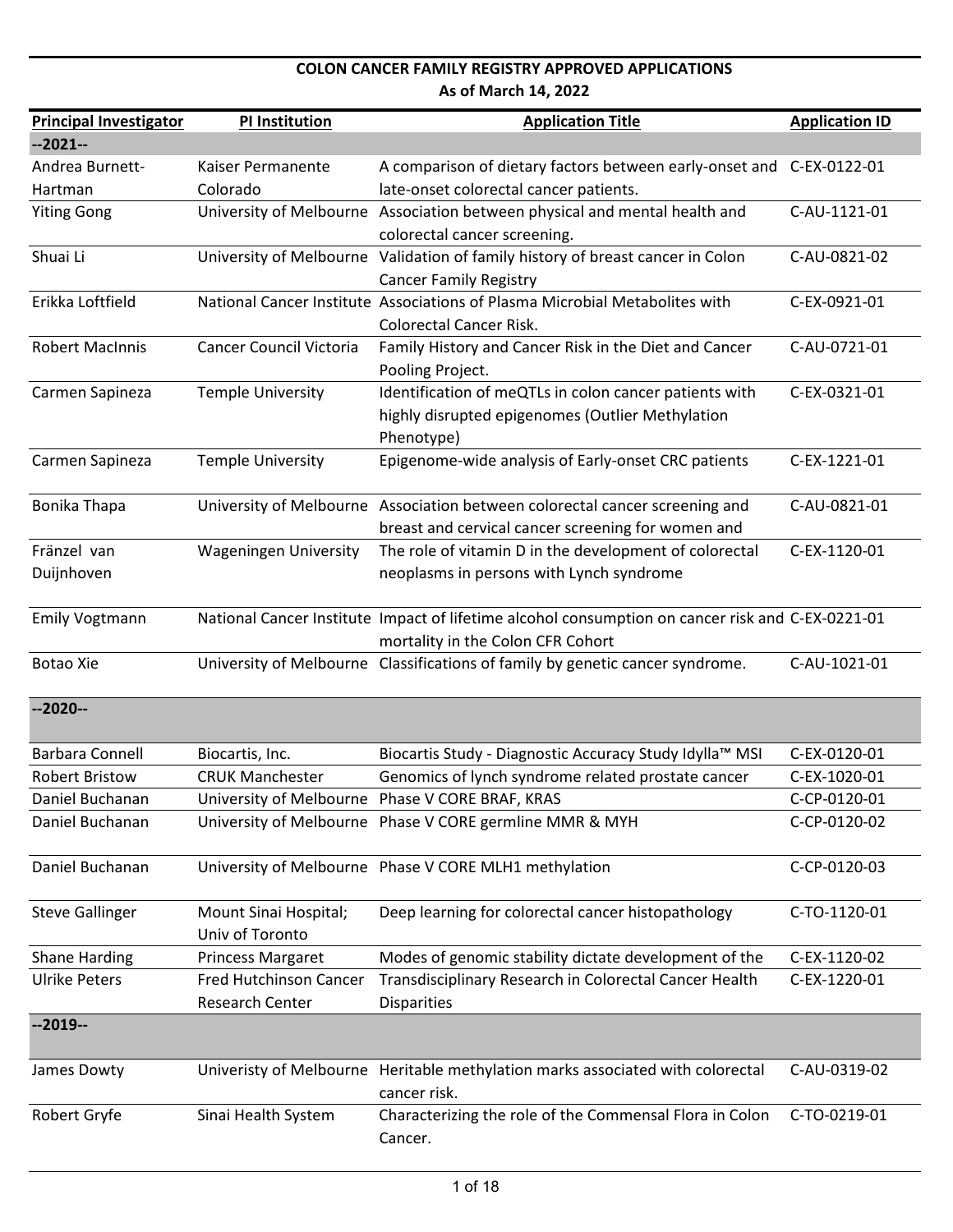| <b>Principal Investigator</b> | <b>PI Institution</b>         | <b>Application Title</b>                                                            | <b>Application ID</b> |
|-------------------------------|-------------------------------|-------------------------------------------------------------------------------------|-----------------------|
| Mark Jenkins                  |                               | University of Melbourne DEPTH: A Novel Algorithm for Feature Ranking with           | C-AU-1019-01          |
|                               |                               | Application to Colorectal Cancer GWAS Data.                                         |                       |
| Mark Jenkins                  | University of Melbourne       | Does the association between BMI (and height) and                                   | C-AU-0319-01          |
|                               |                               | colorectal cancer risk differ by degree of family history of                        |                       |
| Christopher Li                | Fred Hutchinson Cancer        | Etiology and biology of site-specific metastases.                                   | C-EX-0219-02          |
|                               | <b>Research Center</b>        |                                                                                     |                       |
| Yanxin Luo                    | Sixth Affiliated Hospital,    | DNA methylation signatures and recurrence in early-stage C-EX-0219-01               |                       |
| <b>Emily Vogtmann</b>         |                               | National Cancer Institute The relationship between the oral and fecal microbiota    | C-EX-0719-01          |
|                               |                               | and cancer: A nested study within the CCFR Cohort                                   |                       |
| $-2018-$                      |                               |                                                                                     |                       |
| Darren Brenner                | Univ of Calgary               | Mutational signatures in young onset colorectal cancer: A C-EX-1018-01              |                       |
| Daniel Buchanan               | University of Melbourne       | Building a tumorigenesis atlas to personalise the risk of                           | C-AU-0818-01          |
|                               |                               | colon cancer in people with Lynch syndrome.                                         |                       |
| Daniel Buchanan               |                               | University of Melbourne Phase IV Core CCFR gMMR testing                             | C-CP-1217-01-A1       |
|                               |                               |                                                                                     |                       |
|                               |                               |                                                                                     |                       |
| <b>Steve Gallinger</b>        | Mount Sinai Hospital;         | Association between Lysosomal Storage Disorder Gene                                 | C-TO-1118-01          |
|                               | Univ of Toronto               | and Pancreatic cancer.                                                              |                       |
| <b>Steve Gallinger</b>        | Mount Sinai Hospital;         | Cancer Research UK (CRUK) Mutographs of Cancer:                                     | C-TO-1018-01          |
|                               | Univ of Toronto               | Discovering the causes of cancer through mutational                                 |                       |
|                               |                               | signatures.                                                                         |                       |
| Robert Gryfe                  | Mount Sinai Hospital;         | Next-generation sequencing classification of variants of                            | C-TO-0318-01          |
|                               | Univ of Toronto               | unknown significance in Lynch syndrome.                                             |                       |
| John Hopper                   | University of Melbourne       | Estimating the average CRC risks for the MMR gene                                   | C-AU-1118-01          |
|                               |                               | variants in each category of the InSiGHT five-tiered                                |                       |
| Xinwei Hua                    | Fred Hutchinson Cancer        | Inflammatory biomarkers genes, and colorectal cancer                                | C-SE-0618-01          |
|                               | Research Center               | survival.                                                                           |                       |
| Holli Loomans                 |                               | National Cancer Institute Frameshift mutation detection in Lynch syndrome           | C-EX-0618-01          |
|                               |                               | colorectal cancer patients.                                                         |                       |
|                               |                               |                                                                                     |                       |
| Rish Pai                      | Mayo Clinic                   | Clinicopathologic evaluation of small bowel carcinomas in C-MA-1218-01              |                       |
| Rish Pai                      | Mayo Clinic                   | Development of a digital pathology library for                                      | C-MA-1218-02          |
|                               |                               | development of artificial intelligence tools for colorectal                         |                       |
| Rish Pai                      | Mayo Clinic                   | Phase V Core CCFR Tumor IHC                                                         | C-CP-0918-01          |
| Amanda Phipps                 | <b>Fred Hutchinson Cancer</b> | Descriptive Overview of Colorectal Cancer Phenotypes.                               | C-LA-0215-01-A1       |
|                               | <b>Research Center</b>        |                                                                                     |                       |
| Jamaica Robinson              | Fred Hutchinson Cancer        | Neighborhood influences on survival and health-related                              | C-EX-0518-01          |
| Uri Tabori                    |                               | Hospital for Sick Children The effect of telomerase activity and telomere length on | C-EX-1218-02          |
|                               |                               | the biological behavior of cancer.                                                  |                       |
| $-2017-$                      |                               |                                                                                     |                       |
|                               |                               |                                                                                     |                       |
| Jeff Bacher                   | Promega Corp                  | Validation of a new biomarker panel for detection of MSI C-EX-0817-01               |                       |
|                               |                               | in colon cancers (Part I).                                                          |                       |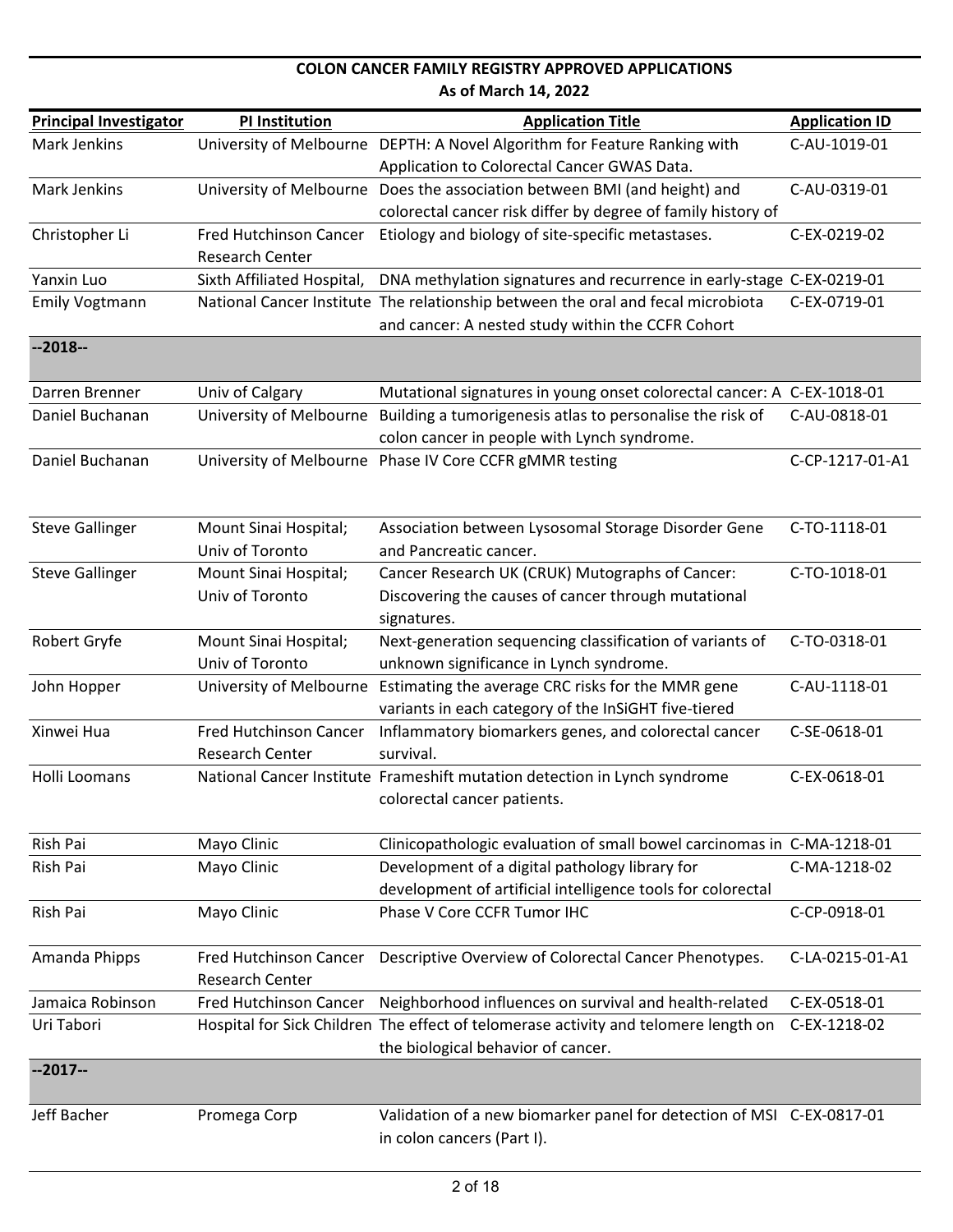|                                                  |                                      | <b>COLON CANCER FAMILY REGISTRY APPROVED APPLICATIONS</b>                                                     |                       |
|--------------------------------------------------|--------------------------------------|---------------------------------------------------------------------------------------------------------------|-----------------------|
|                                                  |                                      | As of March 14, 2022                                                                                          |                       |
| <b>Principal Investigator</b>                    | <b>PI Institution</b>                | <b>Application Title</b>                                                                                      | <b>Application ID</b> |
| Jeff Bacher                                      | Promega Corp                         | Validation of a new biomarker panel for detection of MSI C-EX-0817-02                                         |                       |
|                                                  |                                      | in extra-colonic cancers (Part II)                                                                            |                       |
|                                                  |                                      |                                                                                                               |                       |
| Alex Bisignano                                   | Phosphorus                           | The discovery of novel genes and biomarkers of colon                                                          | C-EX-0517-01          |
|                                                  |                                      | cancer using whole genome sequencing and                                                                      | C-EX-0717-01          |
| Josee Dupuis                                     | of Medicine                          | Boston University School Novel statistical methods for multi SNPs / multi DNA                                 |                       |
| Sheetal Hardikar                                 | Fred Hutchinson Cancer               | methylation probes association study using the Ontario<br>Association between methylation patterns and cancer | C-EX-0917-01          |
|                                                  | <b>Research Center</b>               | outcomes in unaffected relatives within Lynch families.                                                       |                       |
| Polly Newcomb                                    | Fred Hutchinson Cancer               | Demographic and cancer-specific characteristics and                                                           | C-SE-0117-01          |
|                                                  | <b>Research Center</b>               | outcomes of persons who deny a recent cancer diagnosis.                                                       |                       |
| <b>Constantinos Parisinos University College</b> |                                      | The role of hepatic metabolites, metabolic pathways and                                                       | C-EX-0117-02          |
| Amanda Sheppard                                  | Cancer Care Ontario;                 | Factors associated with colorectal cancer risk among self- C-EX-0417-01                                       |                       |
|                                                  | Univ of Toronto                      | identified First Nations participants in the OFCCR.                                                           |                       |
| $-2016-$                                         |                                      |                                                                                                               |                       |
|                                                  |                                      |                                                                                                               |                       |
| <b>Irene Andrulis</b>                            | Lunenfeld-Tanenbaum                  | Collaboration with OFBCR on the BRIDGES Project.                                                              | C-EX-0416-01          |
|                                                  | Research Institute                   |                                                                                                               |                       |
| Nicholas Chia                                    | Mayo Clinic                          | Simulation of Conditions Leading to Colon Cancer using                                                        | C-EX-0316-02          |
|                                                  |                                      | Host-Microbiome Metabolic Modeling.                                                                           |                       |
| Peter Crouch                                     |                                      | University of Melbourne Laser Ablation Inductively Coupled Plasma Mass                                        | C-EX-0416-02          |
| <b>Steve Gallinger</b>                           | Mount Sinai Hospital;                | Characterization of colorectal cancer immune landscape.                                                       | C-CP-1216-01          |
|                                                  | Univ of Toronto                      |                                                                                                               |                       |
| <b>Michael Hall</b>                              |                                      | Fox Chase Cancer Center Sarcoma: a Lynch syndrome associated malignancy?                                      | C-EX-0316-01          |
|                                                  |                                      |                                                                                                               |                       |
|                                                  |                                      |                                                                                                               |                       |
| Richard Hayes                                    | <b>New York University</b>           | Genes, Environment and Colorectal Cancer in People <50 C-EX-0516-01                                           |                       |
|                                                  | Langone Medical Center Years of age. |                                                                                                               |                       |
| <b>Fred Hollande</b>                             |                                      | University of Melbourne Role of the tight junction protein claudin-2 in the                                   | C-EX-0516-03          |
| Scott Kopetz                                     | <b>MD Anderson Cancer</b>            | Colorectal cancer risk and survival by consensus                                                              | C-EX-1116-01          |
|                                                  | Center, Univ of Texas                | molecular subtype.                                                                                            |                       |
| Noralane Lindor                                  | Mayo Clinic                          | CCFR RNA QC Pilot, CORE project.                                                                              | C-CP-0616-01          |
| Josine Min                                       | University of Bristol                | Systematic identification of methylation quantitative loci                                                    | C-EX-0816-01          |
|                                                  |                                      | and the link between methylation and complex traits.                                                          |                       |
| Pal Moller                                       | <b>Oslo University Hospital</b>      | Prospective Lynch Syndrome Database Contribution.                                                             | C-EX-0716-01          |
| Amanda Phipps                                    | <b>Fred Hutchinson Cancer</b>        | Bacterial correlates of colorectal cancer subgroups and                                                       | C-SE-0816-01          |
|                                                  | <b>Research Center</b>               | survival.                                                                                                     |                       |
| Steven Thibodeau                                 | Mayo Clinic                          | Phase IV Core CCFR IHC Testing.                                                                               | C-CP-0916-01          |
| Jeff Wrana                                       | Lunenfeld-Tanenbaum                  | qTAP, A Novel Platform for Personalized Medicine in                                                           | C-EX-0416-03          |
|                                                  | Research Institute                   | Cancer, a Study in Collaboration with Sinai Health                                                            |                       |
| $-2015-$                                         |                                      |                                                                                                               |                       |
|                                                  |                                      |                                                                                                               |                       |
|                                                  |                                      |                                                                                                               |                       |
| James Church                                     | <b>Cleveland Clinic</b>              | Genetic Pathways of Interval Colorectal Cancer.                                                               | C-LA-0915-01          |
|                                                  | Foundation                           |                                                                                                               |                       |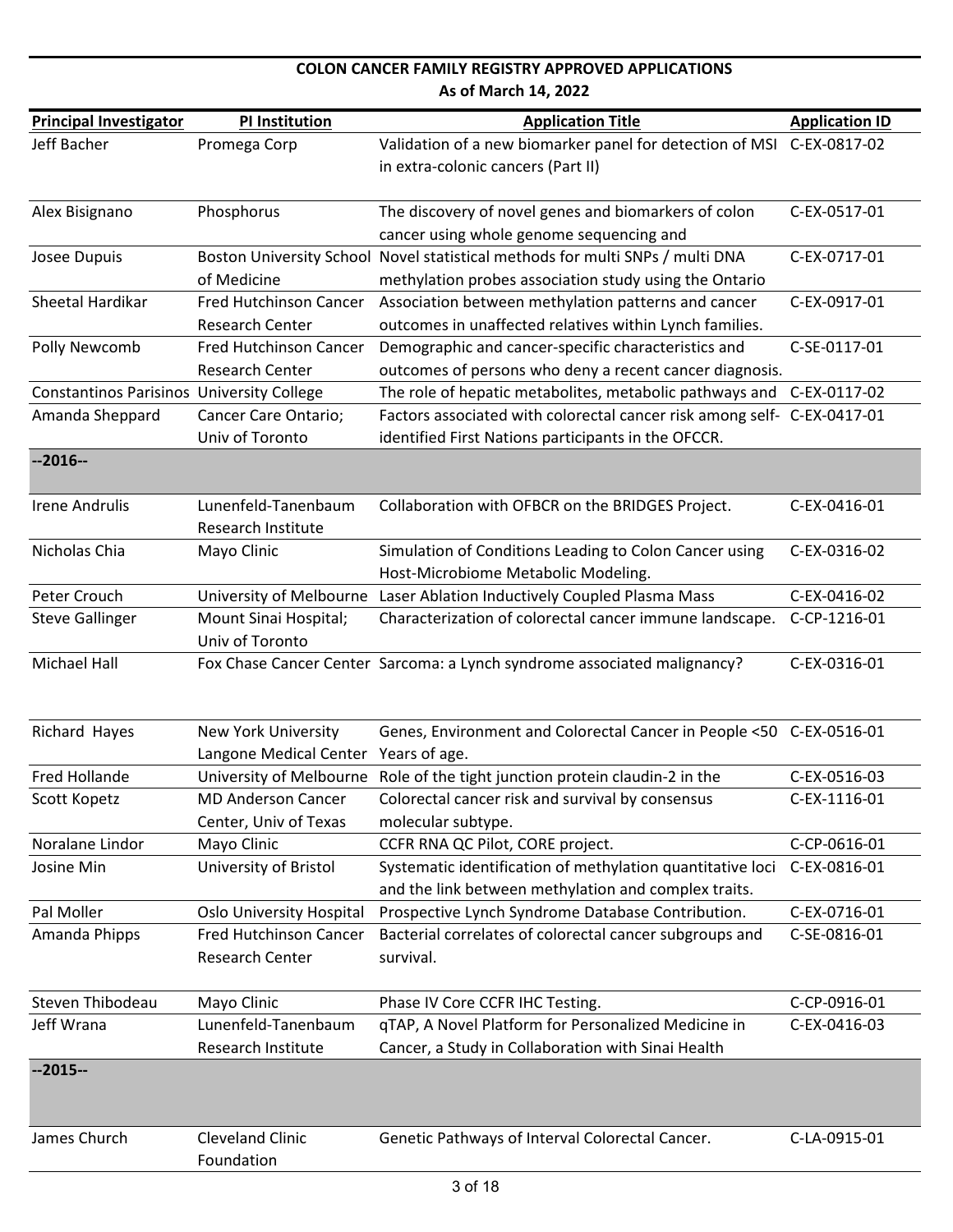| <b>Principal Investigator</b>            | <b>PI Institution</b>                  | <b>Application Title</b>                                                                           | <b>Application ID</b> |
|------------------------------------------|----------------------------------------|----------------------------------------------------------------------------------------------------|-----------------------|
| <b>Stacey Cohen</b>                      | <b>Fred Hutchinson Cancer</b>          | Comparison of similarities and differences in tumor                                                | C-EX-0415-01          |
|                                          | Research Center                        | pathologic and molecular features between cases and                                                |                       |
| Justin Guinney                           | Sage Bionetworks                       | Integration of biomarkers with AJCC staging in colon                                               | C-EX-0115-01          |
| <b>Robert Haile</b>                      | Stanford                               | Hypomethylation-induced over-expression of oncogenes                                               | C-ST-0515-01          |
|                                          |                                        | in cancer.                                                                                         |                       |
| <b>Robert Haile</b>                      | Stanford                               | The Breast and Colon Cancer Resilience Project.                                                    | C-ST-0515-02          |
|                                          |                                        |                                                                                                    |                       |
| Sheetal Hardikar                         | <b>Fred Hutchinson Cancer</b>          | Leukocyte telomere length differences and survival after C-EX-0115-05                              |                       |
|                                          | <b>Research Center</b>                 | colorectal cancer diagnosis.                                                                       |                       |
| John Hays                                | <b>Ohio State University</b>           | The role of mucinous histology in the association                                                  | C-EX-0815-04          |
|                                          | <b>Wexner Medical Center</b>           | between the use of nonsteroidal anti-inflammatory drugs                                            |                       |
|                                          |                                        | (NSAIDs) and mortality from colorectal cancer.                                                     |                       |
| <b>Mark Jenkins</b>                      |                                        | University of Melbourne Mechanisms for varying colorectal cancer risk                              | C-AU-0815-02          |
| Maija Kohonen-Corish Garvan Institute of |                                        | Investigation of Elevated Microsatellite Alterations at                                            | C-EX-0815-03          |
|                                          | <b>Medical Research</b>                | Selected Tetranucleotide (EMAST) repeats in Lynch                                                  |                       |
| Joan Levine                              | Stanford                               | Screening Practices in Type X Colorectal Cancer Families.                                          | C-EX-0815-01          |
| Joan Levine                              | Stanford                               | The role of Fusobacterium nucleatum in CIMP                                                        | C-EX-1215-02          |
|                                          |                                        | tumorigenesis.                                                                                     |                       |
|                                          |                                        |                                                                                                    |                       |
| Georg Luebeck                            | <b>Fred Hutchinson Cancer</b>          | Multiscale Study of Tissue Aging, Field Cancerization, and C-EX-0515-01                            |                       |
|                                          | Research Center                        | Colorectal Screening.                                                                              |                       |
|                                          |                                        |                                                                                                    |                       |
| <b>Finlay Macrae</b>                     | Internat'l Society of                  | Submission of the germ line variants of mismatch repair                                            | C-AU-0815-01          |
| Santos Manes                             | Gastrointestinal<br>Centro Nacional de | genes detected by the Colon CFR to the InSiGHT Variant                                             | C-EX-0315-01          |
|                                          | Biotecnologia                          | Identification of novel therapeutic targets for the<br>treatment of cancer by means of genome-wide |                       |
| Polly Newcomb                            | <b>Fred Hutchinson Cancer</b>          | International Survival Analysis in Colorectal Cancer                                               | C-SE-0815-01          |
|                                          | <b>Research Center</b>                 | Consortium (ISACC).                                                                                |                       |
| Polly Newcomb                            | Fred Hutchinson Cancer                 | Serrated Colorectal Cancer: An Emerging Disease                                                    | C-SE-0415-01          |
|                                          | Research Center                        | Subtype.                                                                                           |                       |
| Maartje Nielsen                          | Leiden University                      | Defining the non-colonic, non-endometrial cancer risks                                             | C-EX-0615-01          |
|                                          | <b>Medical Centre</b>                  | associated with a mono-allelic germline PMS2 mutation.                                             |                       |
| Harry Ostrer                             |                                        | Albert Einstein College of Predicting Colon Cancer Risk from Functional Variant                    | C-EX-0815-02          |
|                                          | Medicine                               | Assays.                                                                                            |                       |
| Albert Tenesa                            | University of Edinburgh                | Colorectal cancer risk predictions from genome-wide SNP C-EX-0315-02                               |                       |
|                                          |                                        | data and environmental risk factors.                                                               |                       |
| Ursula Tsosie                            | Fred Hutchinson Cancer                 | Changes in multivitamin use after diagnosis of CRC.                                                | C-EX-0115-03          |
|                                          | Research Center                        |                                                                                                    |                       |
| Aung Ko Win                              |                                        | University of Melbourne Metabolic Factors, medical conditions, and Colorectal                      | C-EX-0215-01          |
| Zhengdong Zhang                          | <b>Nanjing Medical</b>                 | Understanding the genetic effects on colorectal cancer                                             | C-EX-0115-02          |
|                                          | University                             | risk.                                                                                              |                       |
| $-2014-$                                 |                                        |                                                                                                    |                       |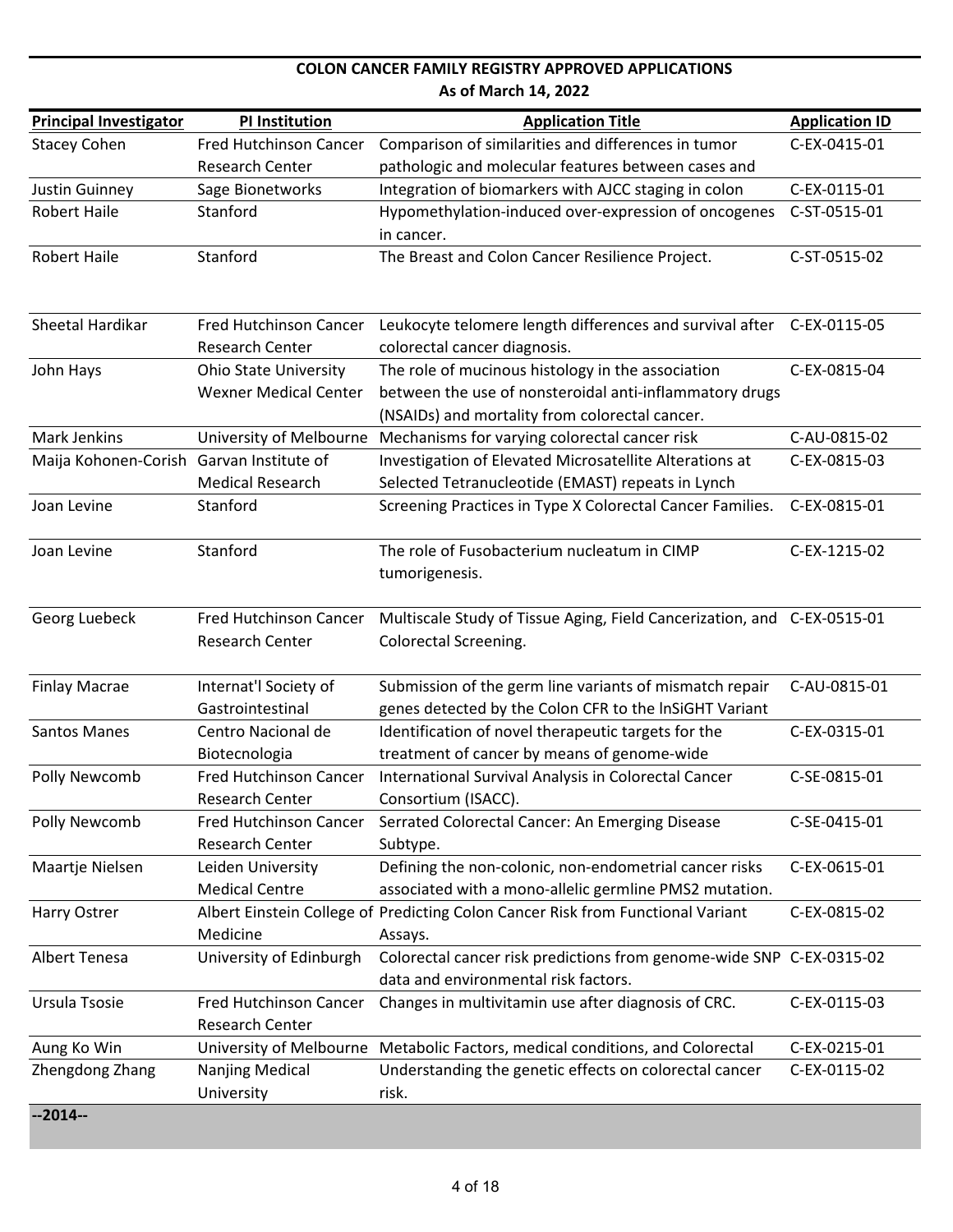| <b>Principal Investigator</b> | <b>PI Institution</b>                            | <b>Application Title</b>                                                                                                   | <b>Application ID</b> |
|-------------------------------|--------------------------------------------------|----------------------------------------------------------------------------------------------------------------------------|-----------------------|
| Driss Ait Ouakrim             |                                                  | University of Melbourne Social determinants of colorectal cancer screening,                                                | C-EX-0914-01          |
|                               |                                                  | treatment and outcomes in the Colon-CFR.                                                                                   |                       |
| D. Timothy Bishop             | Institute of Genetic                             | Pharmacogenetic influences on colorectal                                                                                   | C-EX-1213-01-A1       |
|                               | Medicine                                         | chemoprevention using aspirin.                                                                                             |                       |
| Daniel Buchanan               | University of Melbourne                          | Multiple and integrative approaches to unravelling the<br>aetiology of FCCTX.                                              | C-AU-1014-02          |
| Daniel Buchanan               |                                                  | University of Melbourne Phase IV KRAS_BRAF somatic mutation in CRCs from C-<br>CFR.                                        | C-CP-0814-01          |
| Daniel Buchanan               |                                                  | University of Melbourne Somatic mutations and additional molecular<br>characterization of individuals with suspected Lynch | C-AU-1014-01          |
| <b>Stacey Cohen</b>           | Fred Hutchinson Cancer                           | Evaluation of the impact of aspirin/NSAID therapy on the                                                                   | C-EX-0914-02          |
|                               | <b>Research Center</b>                           | development of cancer in Familial Colorectal Cancer Type                                                                   |                       |
| David Conti                   | University of Southern<br>California             | A Bayesian Hierarchical Quantile Regression Model to<br>Prioritize GWAS Results.                                           | C-EX-0314-01          |
| <b>Steve Gallinger</b>        | Lunenfeld-Tanenbaum<br><b>Research Institute</b> | Molecular Characterization of Familial Colorectal Cancer<br>Type X.                                                        | C-TO-1014-01          |
| <b>Mark Jenkins</b>           |                                                  | University of Melbourne Genetics and Epigenetics of incident CRCs from the C-CFR. C-AU-0814-01                             |                       |
| Noralane Lindor               | Mayo Clinic                                      | Following Up Leads from the CCFR Custom Capture<br>Sequencing.                                                             | C-MA-0814-01          |
| Noralane Lindor               | Mayo Clinic                                      | PMS2-related Lynch Syndrome: Consideration of cancer<br>screening recommendations.                                         | C-MA-0614-01          |
| Georg Luebeck                 | <b>Fred Hutchinson Cancer</b><br>Research Center | Tissue Aging and Tumor Heterogeneity in Colorectal<br>Cancer: A Multiscale Approach.                                       | C-EX-0514-01          |
| Paul Marjoram                 | University of Southern<br>California             | Exploration of somatic mutations rates in Colon CCFR<br>samples.                                                           | C-EX-0514-02          |
| Elena Martinez                | <b>UC San Diego</b>                              | Clinical Strategies for Identifying Individuals at Risk for<br>Young Onset CRC: A Colon CFR-based Study.                   | C-EX-1114-01          |
| Maartje Nielsen               | Leiden University<br><b>Medical Centre</b>       | Cancer risk in family members of CMMR-D patients.                                                                          | C-EX-0314-02          |
| Mala Pande                    | <b>MD Anderson Cancer</b>                        | Effect of Physical Activity on Colorectal Cancer Risk in                                                                   | C-EX-0314-03          |
| Amanda Phipps                 | <b>Fred Hutchinson Cancer</b>                    | POLE Mutations in Colorectal Cancer: Identification and                                                                    | C-EX-0614-02          |
|                               | <b>Research Center</b>                           | characterization of an emerging driver in colorectal                                                                       |                       |
| Leonid Raskin                 | Vanderbilt                                       | Targeted sequencing of CRC cases and controls.                                                                             | C-EX-0814-01          |
| <b>Bryony Thompson</b>        | The Royal Melbourne<br>Hospital                  | <b>Evaluation of Mismatch Repair Gene Unclassified</b><br>Sequence Variants.                                               | C-EX-0806-02-A1       |
| Zhe Wang                      | Fred Hutchinson Cancer<br><b>Research Center</b> | Red Meat Consumption and Colorectal Cancer Incidence<br>and Mortality in Seattle CCFR Study.                               | C-EX-0214-01          |
| Aung Ko Win                   | University of Melbourne                          | Risk factors for colorectal cancer by molecular subtypes.                                                                  | C-EX-0514-03          |
| Joanne Young                  | The Queen Elizabeth                              | MSI-H Colorectal Cancers in the Distal Colorectum: are                                                                     | C-EX-0614-01          |
| $-2013-$                      |                                                  |                                                                                                                            |                       |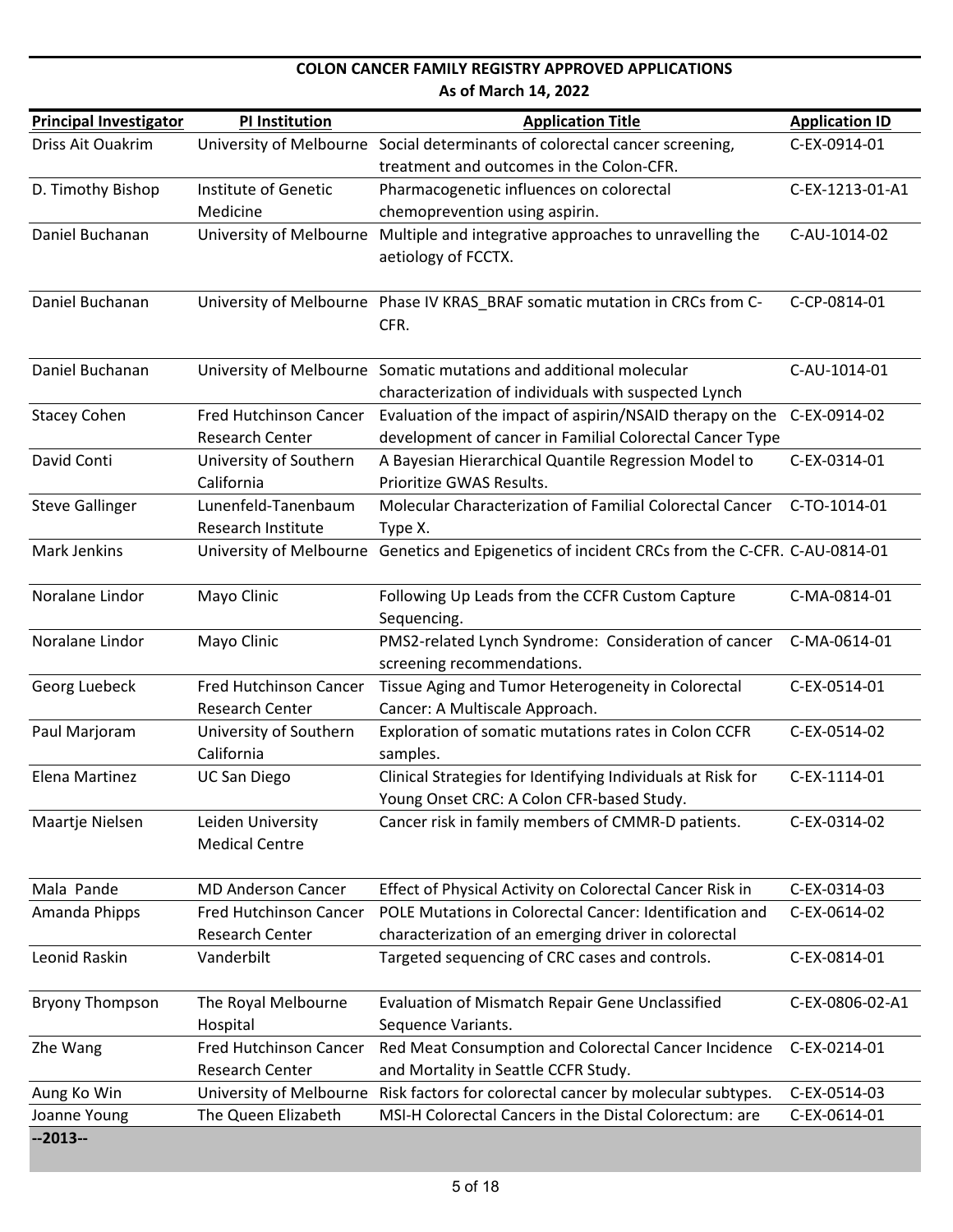| <b>Principal Investigator</b> | <b>PI Institution</b>                                   | <b>Application Title</b>                                                                                                                                   | <b>Application ID</b> |
|-------------------------------|---------------------------------------------------------|------------------------------------------------------------------------------------------------------------------------------------------------------------|-----------------------|
| Jeff Bacher                   | Promega Corp                                            | Validation of a novel MSI panel.                                                                                                                           | C-EX-1013-03          |
| John Baron                    | University of North<br>Carolina at Chapel Hill          | Exogenous Estrogens, Reproductive History and<br>Colorectal Cancer.                                                                                        | C-LA-0213-01          |
| <b>Bernard Bochner</b>        | <b>MSKCC</b>                                            | Genetic Sequencing of Urothelial Cancers in Patients with C-EX-1113-01<br>Lynch Syndrome.                                                                  |                       |
| Daniel Buchanan               |                                                         | University of Melbourne Clinicopathological, molecular and epigenetic features of C-AU-1013-02<br>colorectal cancers that are predictive of germline MUTYH |                       |
| Daniel Buchanan               |                                                         | University of Melbourne Clinicopathological, molecular and epigenetic features of C-AU-1013-01<br>sebaceous lesions from MMR gene mutation carriers.       |                       |
| <b>Graham Casey</b>           | <b>USC</b>                                              | Keck School of Medicine, Genotyping of Colon CFR DNA samples using the<br>OncoArray.                                                                       | C-CP-0713-01          |
| Sean Cleary                   | University of Toronto                                   | Genetic variants associated with colorectal cancer<br>survival: validation of HIF2A and HIF2B variants in OFCCR.                                           | C-EX-0513-01          |
| Carolyn Compton               | Arizona State University                                | Critical Decision-making Support Tool for Colon Cancer<br>Patients and their Caregivers.                                                                   | C-EX-0713-01          |
| Victoria Cortessis            | University of Southern<br>California                    | Genome-wide Association Analysis of Testicular Germ Cell C-EX-0613-01<br>Tumors.                                                                           |                       |
| <b>Wendy Cozen</b>            | University of Southern<br>California                    | Meta-analysis of genome-wide association studies of<br>multiple myeloma risk.                                                                              | C-LA-0213-02          |
| Chu Gan                       | Royal Melbourne<br>Hospital                             | Validation of MMR prediction models in the Chinese<br>populations.                                                                                         | C-EX-0813-01          |
| Mark Jenkins                  |                                                         | University of Melbourne Worldwide Study of Cancer Risk for Lynch Syndrome.                                                                                 | C-AU-0113-01          |
| Sonia Kupfer                  | University of Chicago                                   | Cancer risks and mutation spectrum of mismatch repair<br>gene mutations in African American families with Lynch                                            | C-EX-0613-02          |
| <b>Diether Lambrechts</b>     | <b>VIB</b>                                              | Novel MSI Marker Panel and de Novo Mutations in MMR<br>Gene Mutation Carriers.                                                                             | C-EX-1013-02          |
| Noralane Lindor               | Mayo Clinic                                             | Expanded Characterization of Familial Colorectal Cancer<br>Type X.                                                                                         | C-CP-0307-01-A1       |
| Georg Luebeck                 | <b>Fred Hutchinson Cancer</b><br><b>Research Center</b> | Biological modeling and risk prediction for colorectal<br>cancer.                                                                                          | C-SE-0113-01          |
| <b>Ulrike Peters</b>          | <b>Fred Hutchinson Cancer</b><br><b>Research Center</b> | Molecular pathological epidemiology of colorectal cancer. C-EX-0913-02                                                                                     |                       |
| Amanda Phipps                 | <b>Fred Hutchinson Cancer</b><br>Research Center        | Racial/ethnic differences in the prevalence of PIK3CA<br>mutations in colorectal cancer.                                                                   | C-EX-0913-02          |
| Douglas Stupart               | Deakin University                                       | Fecundity bias in detecting genetic anticipation in Lynch<br>syndrome.                                                                                     | C-EX-0513-02          |
| Albert Tenesa                 | University of Edinburgh                                 | Estimation of aggregate pleiotropy between BMI, colon<br>and rectal cancer using CFR population-based and clinic-                                          | C-EX-0113-01          |
| Fränzel van                   | <b>Wageningen University</b>                            | Collaborative Study on the Role of Lifestyle Factors, Diet,                                                                                                | C-EX-1213-02          |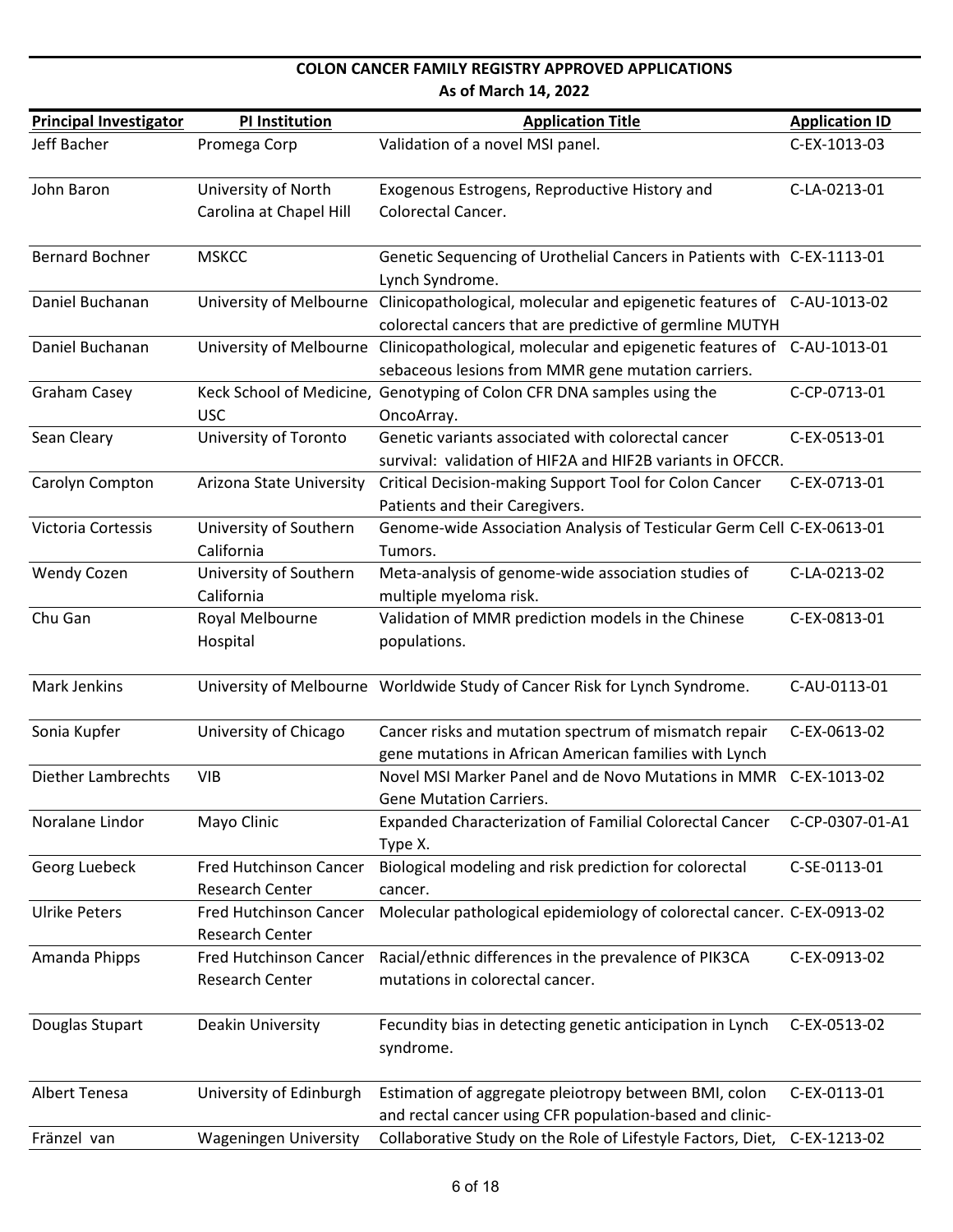| <b>Principal Investigator</b> | <b>PI Institution</b>         | <b>Application Title</b>                                                                     | <b>Application ID</b> |
|-------------------------------|-------------------------------|----------------------------------------------------------------------------------------------|-----------------------|
| Aung Ko Win                   |                               | University of Melbourne Childhood Cancers in Families with and without Mismatch C-EX-1013-01 |                       |
|                               |                               | <b>Repair Gene Mutations.</b>                                                                |                       |
| $-2012-$                      |                               |                                                                                              |                       |
| Dennis Ahnen                  | University of Colorado        | Molecular Identification of Lynch Syndrome.                                                  | C-LA-0711-01          |
|                               | <b>School of Medicine</b>     |                                                                                              |                       |
| Rajani Bharati                |                               | University of Melbourne Family History of Colorectal Cancer as a risk factor for             | C-EX-0412-02          |
|                               |                               | <b>Endometrial Cancer.</b>                                                                   |                       |
|                               |                               |                                                                                              |                       |
| Jason Bielas                  | <b>Fred Hutchinson Cancer</b> | Novel Biomarkers of Disease.                                                                 | C-EX-0613-03          |
|                               | Research Center               |                                                                                              |                       |
| Laurent Briollais             | Samuel Lunenfeld              | Development of Multistate Models for Screening                                               | C-EX-0212-01          |
|                               | Research Institute,           | Evaluation and Risk Estimation in Lynch Syndrome                                             |                       |
| Daniel Buchanan               |                               | University of Melbourne Young Onset Colorectal Cancer: Genetics, Pathology And               | C-AU-0312-01          |
|                               |                               | Environment.                                                                                 |                       |
| Rowena Chau                   |                               | University of Melbourne Profiling risk of familial colorectal cancers using data             | C-EX-0412-01          |
|                               |                               | mining.                                                                                      |                       |
|                               |                               |                                                                                              |                       |
|                               |                               |                                                                                              |                       |
| <b>Steve Gallinger</b>        | Mount Sinai Hospital;         | HOXB13 G84E mutation in a colorectal cancer population. C-TO-0512-01                         |                       |
|                               | Univ of Toronto               |                                                                                              |                       |
| Anthony Gill                  | Royal North Shore             | Investigation of mutation specific immunohistochemistry C-EX-0212-02                         |                       |
|                               | Hospital                      | for BRAFV600E to distinguish Lynch syndrome from                                             |                       |
|                               |                               | somatic hypermethylation as a cause of negative staining                                     |                       |
| <b>Stacey Hart</b>            | <b>Ryerson University</b>     | Long-term Physical and Psychological Outcomes in<br><b>Colorectal Cancer Survivors.</b>      | C-EX-1111-05          |
| Joanne Kim                    | University of Toronto         | Investigating the effectiveness of predictive genetic                                        | C-EX-0911-03          |
|                               |                               | testing for colorectal cancer in modifying lifestyles and                                    |                       |
|                               |                               | improving health.                                                                            |                       |
| Mercy Laurino                 | Fred Hutchinson Cancer        | The Return of Research Results in the Colorectal Cancer                                      | C-EX-0412-04          |
|                               | <b>Research Center</b>        | Family Registry.                                                                             |                       |
| Ariadne Letra                 | Univ of Texas Health          | Identification of genetic pathways linking tooth agenesis                                    | C-EX-1111-03          |
|                               | Science Center at             | to colorectal cancer.                                                                        |                       |
| Noralane Lindor               | Mayo Clinic                   | Protein Microarray Signature of Autoantibody Biomarker C-MA-0412-01                          |                       |
|                               |                               | for Detection of Colorectal Cancer.                                                          |                       |
| <b>Duncan Thomas</b>          | University of Southern        | Study design for next generation sequencing.                                                 | C-LA-0412-01          |
|                               | California                    |                                                                                              |                       |
| Aung Ko Win                   | University of Melbourne       | Studying tumor pathology features of colorectal cancer                                       | C-EX-1111-02          |
| Y. Nancy You                  | <b>MD Anderson Cancer</b>     | Young-onset microsatellite stable colorectal cancer.                                         | C-EX-0212-03          |
|                               | Center, Univ of Texas         |                                                                                              |                       |
| $-2011-$                      |                               |                                                                                              |                       |
|                               |                               |                                                                                              |                       |
| David Conti                   | University of Southern        | Incorporating intermediate biomarkers in a pathway-                                          | C-EX-1211-01          |
|                               | California                    | based model of folate and colon cancer.                                                      |                       |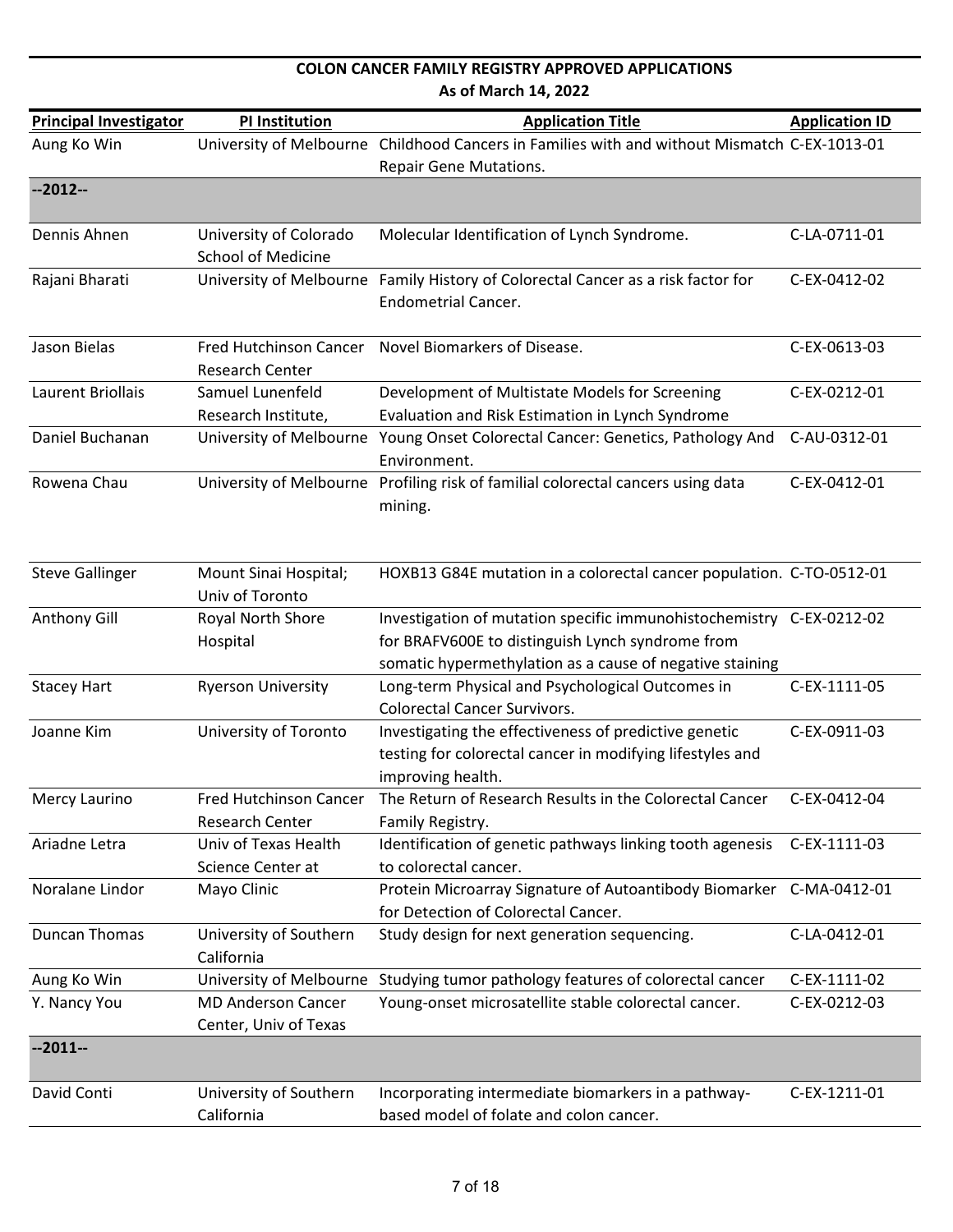| <b>Principal Investigator</b> | <b>PI Institution</b>         | <b>Application Title</b>                                                  | <b>Application ID</b> |
|-------------------------------|-------------------------------|---------------------------------------------------------------------------|-----------------------|
| Mark Jenkins                  | University of Melbourne       | Development of a Comprehensive Model for Colorectal                       | C-AU-1210-01          |
|                               |                               | Cancer Risk Predication.                                                  |                       |
|                               |                               |                                                                           |                       |
| Joan Levine                   | University of Southern        | Risk of Colorectal or Other Cancers in MLH1 Methylated                    | C-CP-0111-01          |
|                               | California                    | Cases.                                                                    |                       |
| Noralane Lindor               | Mayo Clinic                   | <b>Efficacy of Treatment of Colon Cancer with Fluorouracil</b>            | C-MA-1110-01          |
|                               |                               | Treatment in Hereditary DNA Mismatch Repair Deficiency                    |                       |
| Noralane Lindor               | Mayo Clinic                   | Urologic tumors in Lynch Syndrome and Familial                            | C-MA-0311-02          |
|                               |                               | Colorectal Cancer Type X.                                                 |                       |
| Paul Marjoram                 | University of Southern        | Assessing Optimal Follow-up to Associations from GWAS. C-EX-0111-02       |                       |
|                               | California                    |                                                                           |                       |
| Polly Newcomb                 | <b>Fred Hutchinson Cancer</b> | Predictors of colorectal cancer screening in relatives of                 | C-SE-0504-01S-A1      |
|                               | <b>Research Center</b>        | CRC patients.                                                             |                       |
| Ian Tomlinson                 | Cancer Research UK            | Use of CCFR controls to improve the power of other                        | C-EX-0411-01          |
|                               | <b>Edinburgh Centre</b>       | cancer GWAS.                                                              |                       |
| Aung Ko Win                   |                               | University of Melbourne Clinical Outcomes after Colorectal Surgery.       | C-AU-1110-01-A1       |
|                               |                               |                                                                           |                       |
| Aung Ko Win                   |                               | University of Melbourne Germline de novo mutations in DNA mismatch repair | C-EX-0111-01          |
| Aung Ko Win                   |                               | University of Melbourne Risk factors of early-onset colorectal cancer.    | C-EX-1010-01          |

| $-2010-$              |                                                    |                                                                                                          |              |
|-----------------------|----------------------------------------------------|----------------------------------------------------------------------------------------------------------|--------------|
| Scott Adams           | Fred Hutchinson Cancer<br><b>Research Center</b>   | Impact of Inflammatory Bowel Disease on CRC Mortality.                                                   | C-EX-1209-01 |
| Driss Ait Ouakrim     |                                                    | University of Melbourne Colorectal Cancer Screening in Australia.                                        | C-EX-1008-01 |
| Lisa Boardman         | Mayo Foundation                                    | Are Germline PKHD1 Mutations Protective Against<br><b>Colorectal Cancer?</b>                             | C-EX-0410-01 |
| Daniel Buchanan       |                                                    | University of Melbourne Genetic Modifiers of MUTYH-associated Polyposis.                                 | C-AU-0410-01 |
| George A Calin        | <b>MD Anderson Cancer</b><br>Center, Univ of Texas | Identification of Non-Coding RNAs Involved in CRC<br>Predisposition.                                     | C-EX-0509-01 |
| Peter Campbell        | <b>American Cancer Society</b>                     | Obesity-related Genes FTO and MC4R and Risk of<br><b>Colorectal Cancer.</b>                              | C-EX-0710-04 |
| Louisa Flander        | University of Melbourne                            | Personal colorectal cancer risk, gene testing and<br>prevention behaviour in mutation-carrying families. | C-EX-0309-02 |
| <b>Brooke Fridley</b> | Mayo Clinic                                        | Analysis of 8q24 for seven cancers for association reveals C-EX-0810-01<br>common locus for cancer risk. |              |
| Stephen Gruber        | Norris Comprehensive<br>Cancer Center, USC         | Transdisciplinary Studies of Genetic Variation in<br>Colorectal Cancer (CORECT).                         | C-EX-1110-02 |
| Joan Levine           | University of Southern                             | Dietary Supplements and CRC Risk in the Colon Cancer                                                     | C-EX-0410-02 |
| Noralane Lindor       | Mayo Clinic                                        | Immunohistochemistry for DNA Mismatch Repair Genes<br>in Prostate Cancers Arising in Men with MMR Gene   | C-MA-1010-01 |
| Noralane Lindor       | Mayo Clinic                                        | Oligodontia in Colorectal Cancer.                                                                        | C-MA-1109-01 |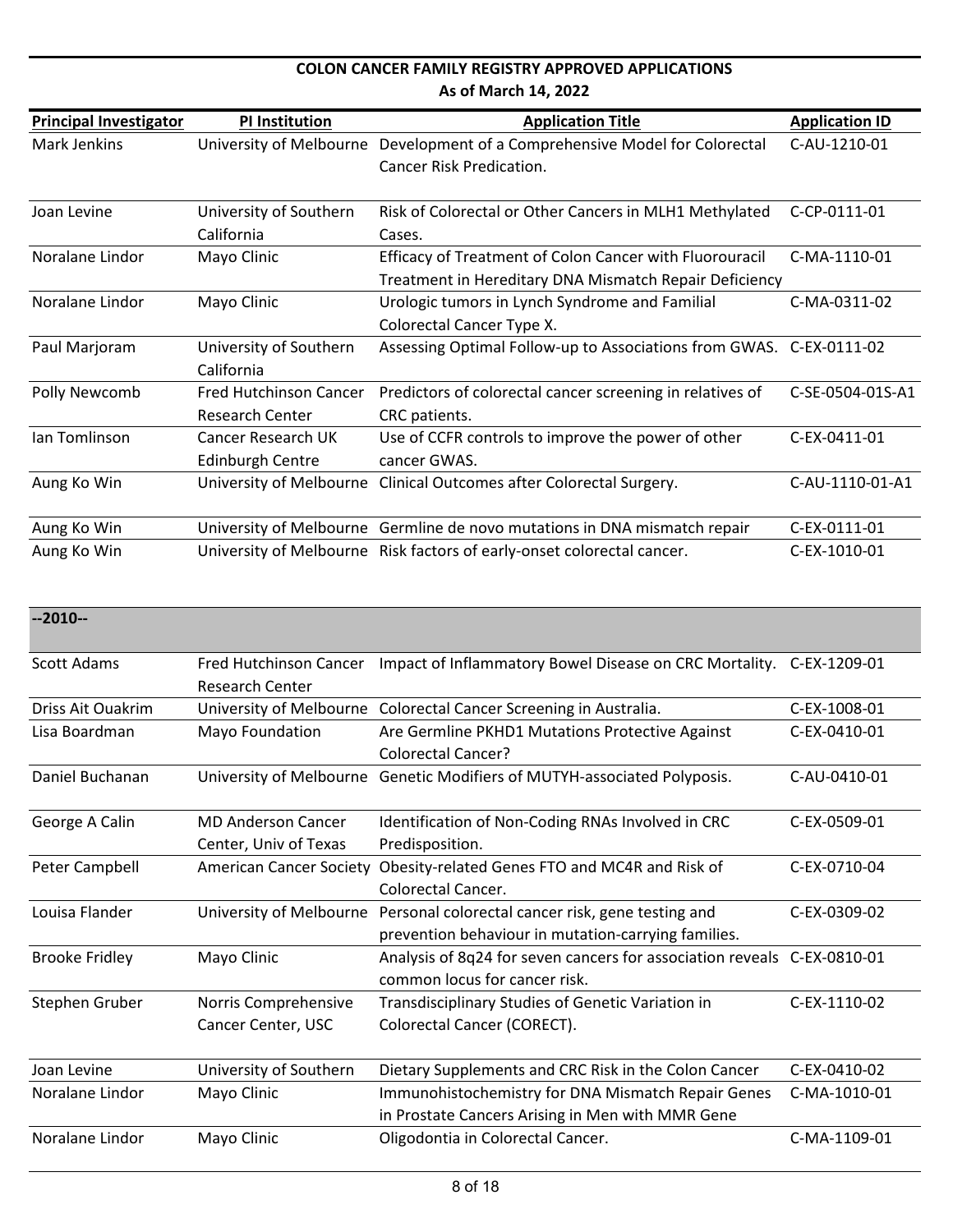#### **Principal Investigator PI Institution Application Title Application ID As of March 14, 2022** Noralane Lindor Mayo Clinic VTR Admin Supplement for the Familial Colorectal Neoplasia Collaborative Group U01 CA074800. C‐CP‐0910‐01 Xaviar Llor **Nale University School of Ascertainment of Genes Responsible for Hereditary Non-**Medicine Polyposis Colorectal Cancer without Mismatch Repair Deficiency. C‐EX‐0610‐01 Polly Newcomb Fred Hutchinson Cancer Common Medications and Risk of Colorectal Cancer. C-SE-0510-01 Research Center Katy Newton Central Manchester University Hospitals DNA Mismatch Gene Promoter Region Methylation Analysis and BRAF Gene Mutation Analysis‐ an Alternative C‐EX‐0710‐01 Mala Pande MD Anderson Cancer Center Identification of novel susceptibility markers associated with the breast-colon family phenotype from Genome-Wide Scan data. C‐EX‐1209‐02 Susan Parry Middlemore Hospital Clinical Outcomes for MMR Gene Mutation Carriers C-AU-1109-01 William Pollett Memorial University of Newfoundland Adherence to Clinical Practice Guidelines for Adjuvant Therapy in Patients with Stage I‐III Rectal Cancer: C‐EX‐0805‐07‐A1 Stephen Scherer Hospital for Sick Children International Psychiatric Genetics Consortium. C-EX-0910-01 Duncan Thomas University of Southern California Methods of Pathway Analysis with Application to Folate. C‐LA‐0910‐01 Michael Walsh **Queensland Institute of** Medical Research Diagnostic usefulness of adenomas in Lynch Syndrome. C‐EX‐1009‐02 Aung Ko Win University of Melbourne Environmental Modifiers of Endometrial Cancer Risks among Carriers of Germline Mutations in DNA Mismatch C‐EX‐0410‐03 Aung Ko Win University of Melbourne Use of Aspirin and Other Non‐Steroidal Anti‐Inflammatory C‐EX‐0710‐03 Shuanglin Zhang Michigan Technological University Statistical Models for Family‐based Association Studies. C‐EX‐0210‐02 **‐‐2009‐‐** Daniel Buchanan University of Melbourne A Case-Control Genome-Wide Association Study to Identify the Locus Responsible for Hyperplastic Polyposis C‐AU‐0808‐01 Daniel Buchanan University of Melbourne BRAF V600E somatic mutation in Colorectal Cancer -Phase I, II and III Proband. C‐CP‐0309‐02 Daniel Buchanan University of Melbourne Testing for Germline mutations in PMS2 in the Colon‐CFR ‐ C‐CP‐0309‐01 Phase II and III Probands. Antoni Castells University of Barcelona, Spain Identification of Mismatch Repair Gene Carriers in Patients with Colorectal Cancer: A Pooled Data Analysis. C‐EX‐0509‐04 Rachel Ceballos Fred Hutchinson Cancer QOL in the Seattle C-CFR. CHANNELL COMEX-0808-06 Research Center

**COLON CANCER FAMILY REGISTRY APPROVED APPLICATIONS**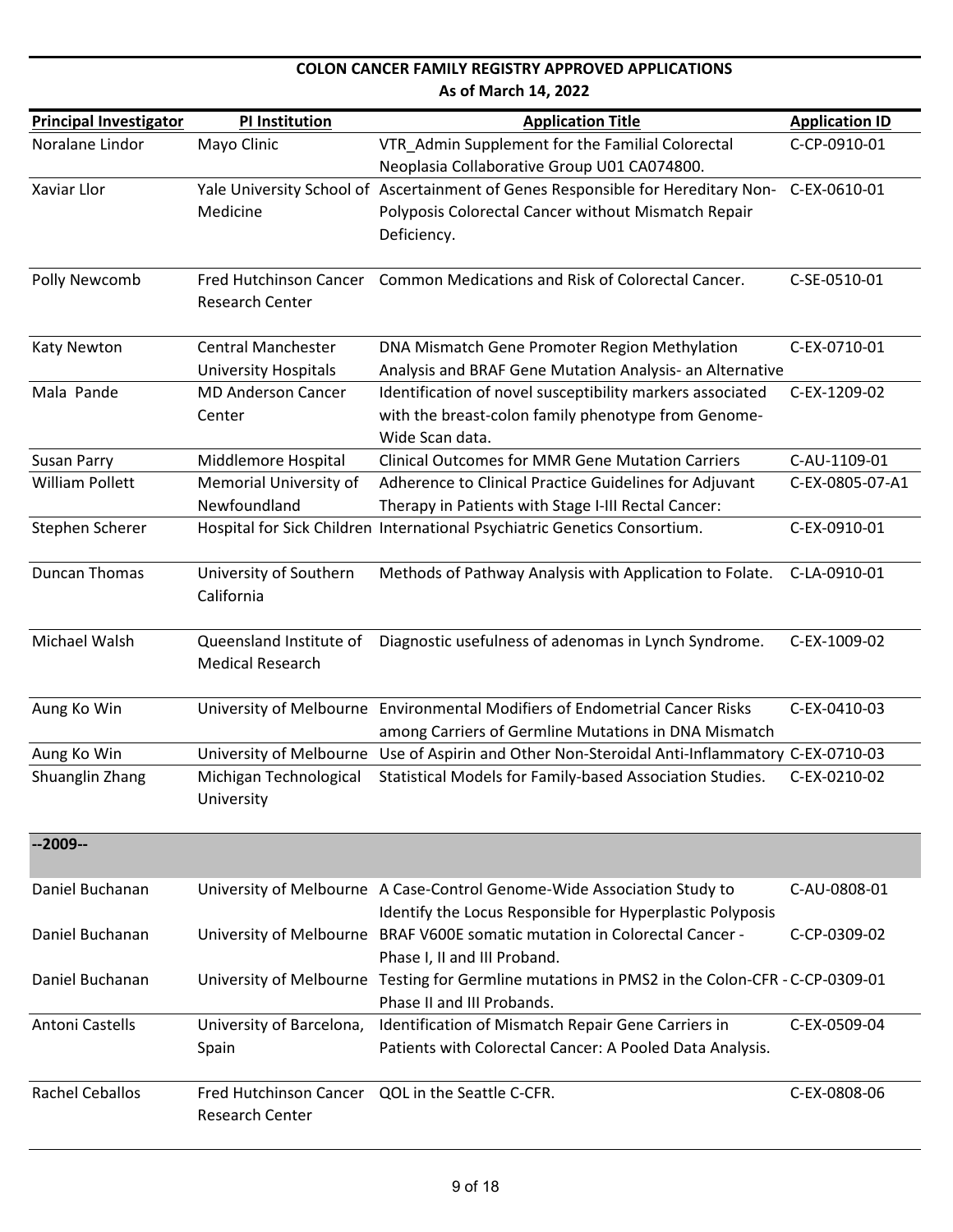| <b>Principal Investigator</b> | <b>PI Institution</b>          | <b>Application Title</b>                                                                                    | <b>Application ID</b> |
|-------------------------------|--------------------------------|-------------------------------------------------------------------------------------------------------------|-----------------------|
| Sean Cleary                   | University of Toronto          | The association of cigarette smoking and genetic                                                            | C-EX-0109-01          |
|                               |                                | polymorphisms in carcinogen metabolizing enzymes with                                                       |                       |
|                               |                                | pancreatic cancer risk.                                                                                     |                       |
| Malcolm Dunlop                | <b>MRC Human genetics</b>      | Genetic profiling of colorectal cancer risk.                                                                | C-EX-0109-02          |
|                               | Unit Western General           |                                                                                                             |                       |
| Malcolm Dunlop                | <b>MRC Human genetics</b>      | Pooled analysis of Colon-CFR genome-wide association                                                        | C-EX-0509-02          |
|                               | Unit Western General           | data.                                                                                                       |                       |
| <b>William Foulkes</b>        | Sir Mortimer B. Davis          | Allelic expression of spindle assembly checkpoint genes in C-EX-0309-01                                     |                       |
|                               | Jewish General Hospital        | colorectal cancer.                                                                                          |                       |
| <b>Steven Gallinger</b>       | Cancer Care Ontario;           | The Base Excision Repair Gene, MYH, and Colorectal                                                          | C-CP-0109-01          |
|                               | Univ of Toronto                | Cancer"- phase II and III probands.                                                                         |                       |
| Lyle Gurrin                   |                                | University of Melbourne SNPs of iron metabolism and risk colorectal cancer.                                 | C-EX-0409-01          |
|                               |                                |                                                                                                             |                       |
|                               |                                |                                                                                                             |                       |
| Mark Jenkins                  |                                | University of Melbourne Anthropometry and Colorectal Cancer Risk in Mismatch                                | C-AU-0909-01          |
|                               |                                | Repair Gene Mutation Carriers.                                                                              |                       |
| <b>Mark Jenkins</b>           |                                | University of Melbourne Genetic modifiers of cancer risk for mismatch repair                                | C-AU-0409-01          |
|                               |                                | mutation carriers: SNPs from genome wide association                                                        |                       |
| Loic Le Marchand              | University of Hawaii at        | Colorectal Cancer GWAS in Japanese and African                                                              | C-HA-0309-01          |
|                               | Manoa                          | Americans.                                                                                                  |                       |
| Noralane Lindor               | Mayo Clinic                    | Methylation of the MMR Genes in Individuals with Loss of C-AC-0109-01                                       |                       |
| Roger Milne                   | <b>Spanish National Cancer</b> | Expression of MSH2 in CRC but No Mutation Detected.<br>Variation in genes related to inflammation and tumor | C-EX-0409-02          |
|                               | Research Centre (CNIO)         | progression and risk of pancreatic cancer.                                                                  |                       |
| Polly Newcomb                 | <b>Fred Hutchinson Cancer</b>  | Factors Associated with Survival After Colorectal Cancer.                                                   | C-SE-0109-02          |
|                               | <b>Research Center</b>         |                                                                                                             |                       |
| Polly Newcomb                 | <b>Fred Hutchinson Cancer</b>  | NSAID Use and Colorectal Cancer Survival in a CFR                                                           | C-SE-0109-01          |
|                               | Research Center                | Population.                                                                                                 |                       |
| <b>Ulrike Peters</b>          | <b>Fred Hutchinson Cancer</b>  | Colorectal Cancer GWAS Consortium (GECCO).                                                                  | C-EX-0509-03          |
|                               | <b>Research Center</b>         |                                                                                                             |                       |
| Steven Thibodeau              | Mayo Clinic                    | Ph II & III DNA mutation analysis for MLH1/MSH2/MSH6                                                        | C-CP-0409-01          |
| Cornelia Ulrich               | <b>Huntsman Cancer</b>         | NSAID Metabolism, Cox/PG Pathway and Colorectal                                                             | C-SE-1203-01-A1       |
|                               | Institute                      | Cancer.                                                                                                     |                       |
| $-2008-$                      |                                |                                                                                                             |                       |
|                               |                                |                                                                                                             |                       |
|                               |                                |                                                                                                             |                       |
| Haitao Chu                    | <b>UNC-Chapel Hill</b>         | Diagnosis and risk factors of microsatellite instability.                                                   | C-EX-1107-01          |
|                               |                                |                                                                                                             |                       |
| <b>Timothy Church</b>         | University of Minnesota        | <b>Colorectal Cancer Family History Screening Validation</b>                                                | C-LA-0408-01          |
|                               | <b>School of Public Health</b> | Project.                                                                                                    |                       |
| <b>Steve Gallinger</b>        | Mount Sinai Hospital;          | PanScan II.                                                                                                 | C-TO-0408-01          |
| John Hopper                   | University of Melbourne        | Candidate gene study using Colon CFR population-based                                                       | C-AU-0808-02          |
|                               |                                | and clinic-based cases, controls and families.                                                              |                       |
| Mark Jenkins                  |                                | University of Melbourne Cancer Risk for Germline Mutations in hPMS2.                                        | C-AU-1007-01          |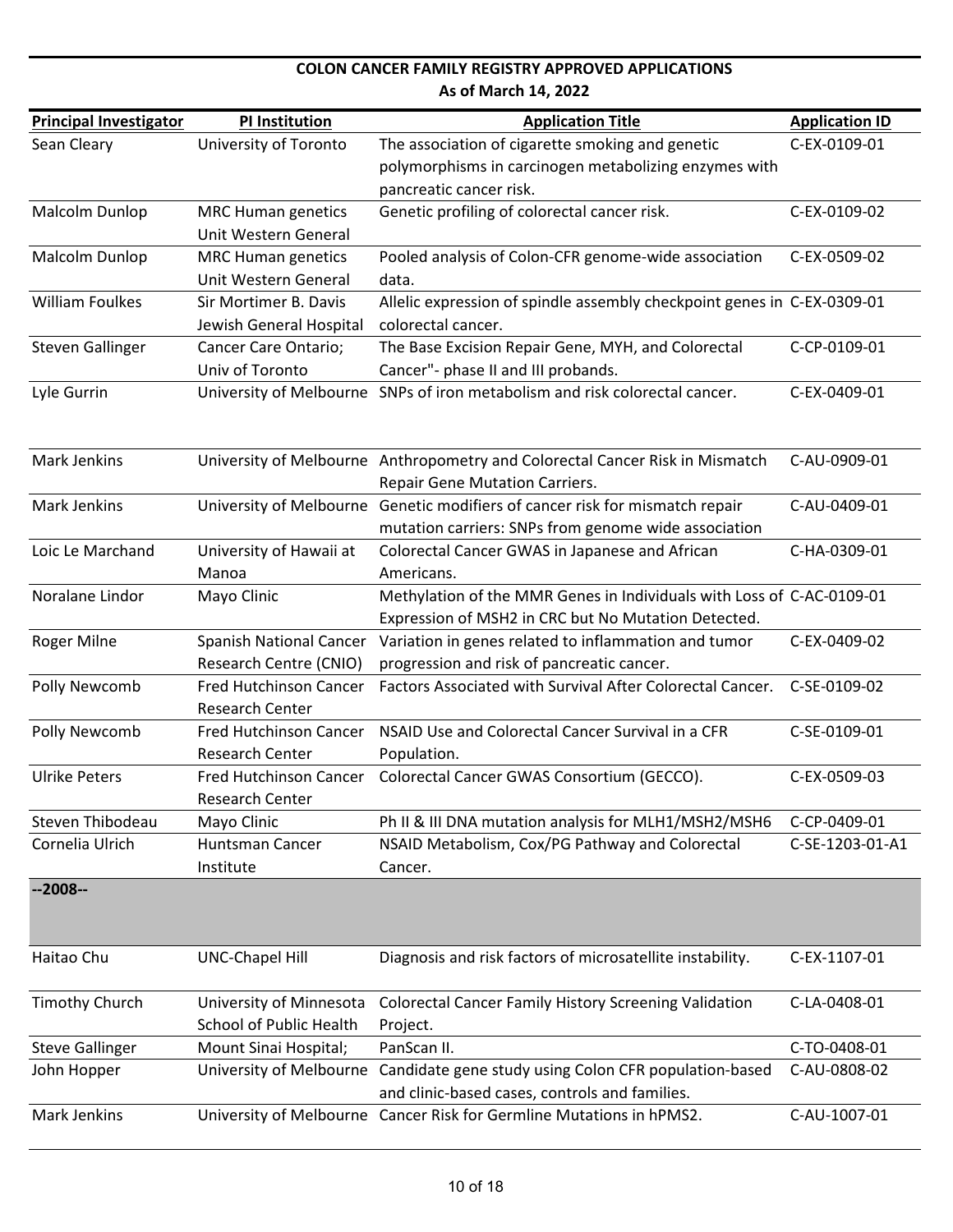| <b>Principal Investigator</b> | <b>PI Institution</b>            | <b>Application Title</b>                                                            | <b>Application ID</b> |
|-------------------------------|----------------------------------|-------------------------------------------------------------------------------------|-----------------------|
| Mark Jenkins                  | University of Melbourne          | Modeling environmental and genetic modifiers of                                     | C-AU-0208-01          |
|                               |                                  | mismatch repair gene mutations using family data.                                   |                       |
| Loic Le Marchand              | University of Hawaii at          | Genome-Wide Association of Gene Variation and                                       | C-HA-1207-01          |
|                               | Manoa                            | Expression in Colorectal Cancer.                                                    |                       |
| Joan Levine                   | University of Southern           | Global DNA Hypomethylation in PBLs as a potential                                   | C-EX-1207-01          |
|                               | California                       | biomarker of CRC Risk.                                                              |                       |
| Polly Newcomb                 | <b>Fred Hutchinson Cancer</b>    | Human papillomavirus association with subsets of                                    | C-SE-0408-01          |
| <b>Boris Pasche</b>           |                                  | University of Alabama at The role of the adiponectin, leptin and insulin pathway in | C-EX-0808-03          |
|                               | Birmingham                       | colon cancer.                                                                       |                       |
| $-2007-$                      |                                  |                                                                                     |                       |
| <b>Yoland Antill</b>          |                                  | Peter MacCallum Cancer Studies into Gynecological Cancers Associated with the       | C-EX-0706-02          |
|                               | Centre                           | Syndrome: Hereditary Nonpolyposis Colon Cancer.                                     |                       |
| <b>Bharati Bapat</b>          | Mount Sinai Hospital;            | Epigenetic Contribution of Wnt Pathway Regulatory                                   | C-TO-1206-01          |
|                               | Univ of Toronto                  | Genes to Colorectal Cancer.                                                         |                       |
|                               |                                  |                                                                                     |                       |
| Lisa Boardman                 | Mayo Foundation                  | Genetic Epidemiology of Telomere Length and Telomere                                | C-EX-0407-01          |
|                               |                                  | Maintenance Genes.                                                                  |                       |
| <b>Graham Casey</b>           |                                  | Keck School of Medicine, Identification of Gene Expression Patterns Related to      | C-CP-0107-01          |
|                               | <b>USC</b>                       | Genetic Subclasses of CRCs using the Affymetrix Whole                               |                       |
|                               |                                  | Exon Gene Expression Array (CORE Activity).                                         |                       |
| Carolyn Gotay                 | University of Hawaii at          | An Online Exercise Program for Individuals At Risk of                               | C-HA-0806-02          |
|                               | Manoa                            | Colorectal Cancer: A Pilot Study.                                                   |                       |
| Garry Hannan                  | <b>CSIRO Molecular &amp;</b>     | Genome Wide Association Study to Identify Novel                                     | C-EX-1206-03          |
|                               | <b>Health Technologies</b>       | Genetic Modifiers of the Hereditary Non-polyposis                                   |                       |
| Garry Hannan                  | <b>CSIRO Molecular &amp;</b>     | Novel CRC Genes: High Throughput Screening for Genetic C-EX-1206-02                 |                       |
|                               | <b>Health Technologies</b>       | Analysis of Colorectal Cancer Risk.                                                 |                       |
| Wendy Kohlmann                | <b>Huntsman Cancer</b>           | The Effect of Smoking on Urothelial Cancer Risk in                                  | C-EX-0906-01          |
| Loic Le Marchand              | University of Hawaii at          | Inflammation and Innate Immunity Genes and Colorectal                               | C-HA-0806-01          |
|                               | Manoa                            | Cancer.                                                                             |                       |
| Loic Le Marchand              |                                  |                                                                                     | C-CP-0407-01          |
|                               | University of Hawaii at<br>Manoa | 8q24 and Colorectal Cancer in the CCFR.                                             |                       |
| Noralane Lindor               | Mayo Clinic                      | Development of a Family-Based Cancer Prevention                                     | C-MA-0407-01          |
|                               |                                  | Intervention for Cancer Survivors who are Family                                    |                       |
| Gail McKeown-Eyssen           | University of Toronto            | Familial Clustering Of Environmental And Genetic Risk                               | C-AC-0707-01          |
|                               |                                  | Factors: Extension of Analytic Methods.                                             |                       |
| Andreas Obermair              | Queensland Centre for            | Incidence of Endometrial Cancer in Lynch Syndromes                                  | C-EX-0706-01          |
|                               | <b>Gynaecological Cancer</b>     | after a Diagnosis of Colorectal Cancer.                                             |                       |
|                               |                                  |                                                                                     |                       |
| Mala Pande                    | <b>MD Anderson Cancer</b>        | Smoking as a modifier of risk of colorectal cancer in Lynch C-EX-0307-01            |                       |
|                               | Center                           | syndrome.                                                                           |                       |
| Giovanni Parmigiani           | Sidney Kimmel                    | <b>Extending MMRpro to Handle Misreported Family</b>                                | C-EX-1106-01          |
|                               | <b>Comprehensive Cancer</b>      | History.                                                                            |                       |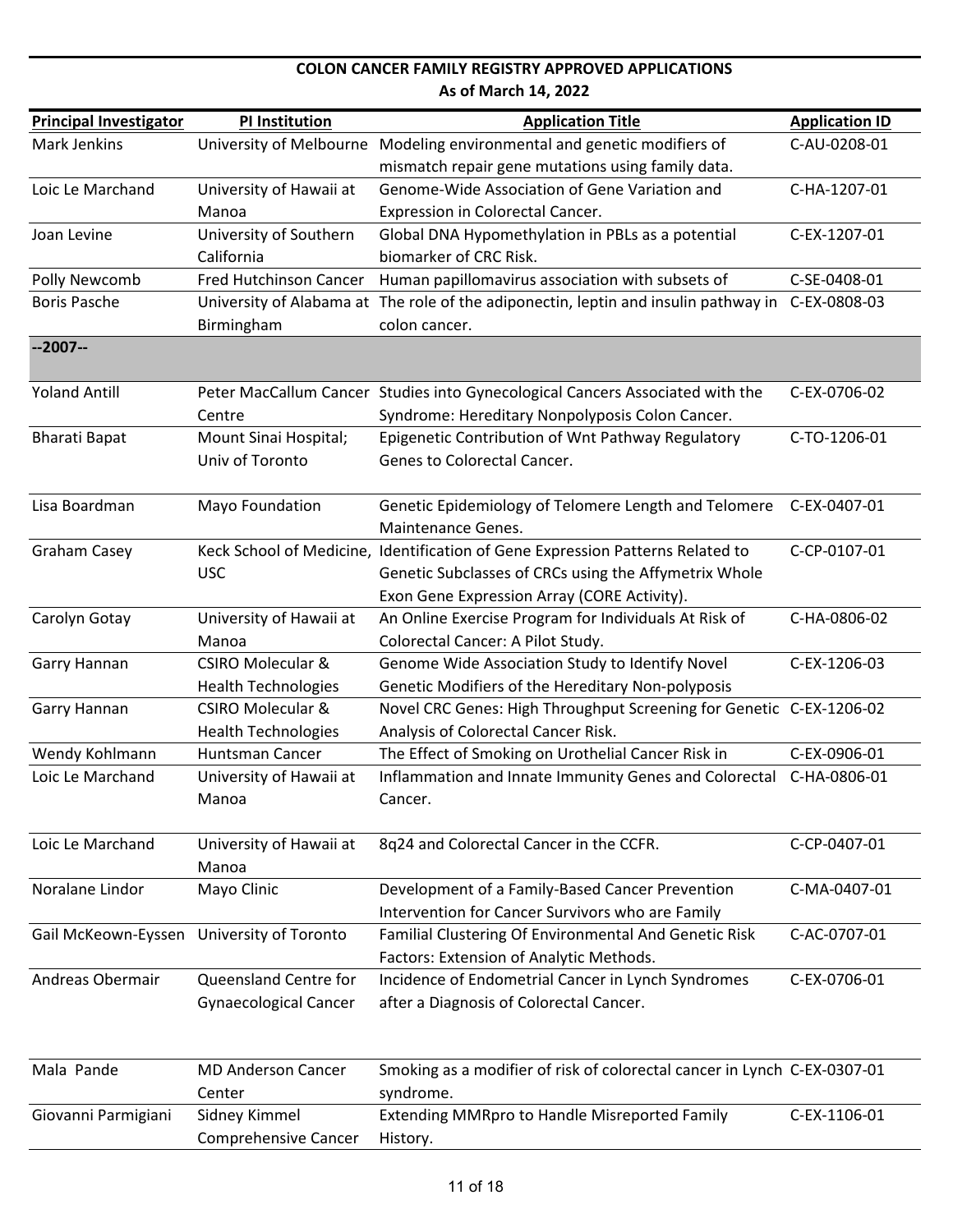|                               |                                                                       | As of March 14, 2022                                                                                                       |                       |
|-------------------------------|-----------------------------------------------------------------------|----------------------------------------------------------------------------------------------------------------------------|-----------------------|
| <b>Principal Investigator</b> | PI Institution                                                        | <b>Application Title</b>                                                                                                   | <b>Application ID</b> |
| <b>Harry Prapavessis</b>      | Unversity of Western<br>Ontario                                       | Initiating and Maintaining Exercise in Relatives of<br>Colorectal Cancer: A Test of Self-Regulation Theory.                | C-EX-0407-03          |
| Michael Reedijk               | University Health<br>Network                                          | Activation of Notch Signaling in Human Colon Cancer,<br>Clinicopathologic Correlations.                                    | C-EX-0806-04-A1       |
| <b>Betsy Risendal</b>         | University of Colorado<br>and Denver Health<br><b>Sciences Center</b> | Quality of Life and Health-Related Behaviors among Long- C-EX-0407-02<br>Term Colon Cancer Survivors.                      |                       |
| Mark Silverberg               | University of Toronto,<br>Mount Sinai Hospital                        | <b>Genetic Predictors of Gastrointestinal Cancer in Patients</b><br>with Inflammatory Bowel Disease.                       | C-EX-1206-04          |
| Sapna Syngal                  | Dana-Farber Cancer<br>Institute, Brigham and                          | External Validation and Comparison of PREMM Model<br>with Current Predictive Models for Lynch Syndrome.                    | C-EX-1006-01          |
| Sapna Syngal                  | Dana-Farber Cancer<br>Institute, Brigham and                          | The Prevalence of p53 Germline Mutations in Very Young- C-EX-1206-05<br><b>Onset Colorectal Cancer.</b>                    |                       |
| Csilla Szabo                  | Mayo Clinic                                                           | Candidate Gene Screening in Familial Breast-Colon<br>Cancer.                                                               | C-EX-1206-01          |
| Jensen Tan                    | University of Toronto                                                 | Processes of Care after Colorectal Cancer Surgery in<br>Ontario.                                                           | C-EX-1007-01          |
| Ian Tomlinson                 | Cancer Research, United<br>Kingdom                                    | Validation or Rejection of Genetic Variants with<br>Suggestive Association with Increased Risk of Colorectal               | C-EX-0807-01          |
| Michael Woods                 | Memorial University of                                                | Genetic Anticipation and Parent-of-Origin Effects in                                                                       | C-EX-0107-01          |
| <b>Brent Zanke</b>            | <b>Cancer Care Ontario;</b><br>Univ of Toronto                        | Cancer Risk Evaluation (CaRE) Program.                                                                                     | C-EX-0807-02          |
| $-2006-$                      |                                                                       |                                                                                                                            |                       |
| Daniel Buchanan               |                                                                       | University of Melbourne BAT26 Stability in MMR Deficient Tumours as an<br>Indication of Large Deletions in Exon 5 of MSH2. | C-AU-0506-01          |
| Daniel Buchanan               |                                                                       | University of Melbourne Genetics of Serrated Neoplasia.                                                                    | C-AU-0506-02          |
| Daniel Buchanan               |                                                                       | University of Melbourne Pilot Study of BRAF Mutation Levels in Clinic-Based<br><b>Colorectal Cancer Families.</b>          | C-AU-0406-02          |
| Daniel Buchanan               |                                                                       | University of Melbourne Pilot Study of LCL Expression Arrays in Hyperplastic                                               | C-AU-0406-01          |
| Daniel Buchanan               |                                                                       | University of Melbourne Preliminary Linkage Analysis of Serrated Pathway<br>Families.                                      | C-AU-0805-05          |
| Daniel Buchanan               |                                                                       | University of Melbourne The Molecular Characterization of Endometrial Tumours.                                             | C-AU-0406-03          |
| <b>Graham Casey</b>           | <b>USC</b>                                                            | Keck School of Medicine, Genomic Wide Association Study of Colorectal Cancer.                                              | C-LA-0806-01          |
| Albert de la Chapelle         | <b>Ohio State University</b>                                          | Characterization of Mutations in the PMS2 Gene in<br>Samples from the Colon Cancer Family Registry.                        | C-EX-0806-01          |

**COLON CANCER FAMILY REGISTRY APPROVED APPLICATIONS**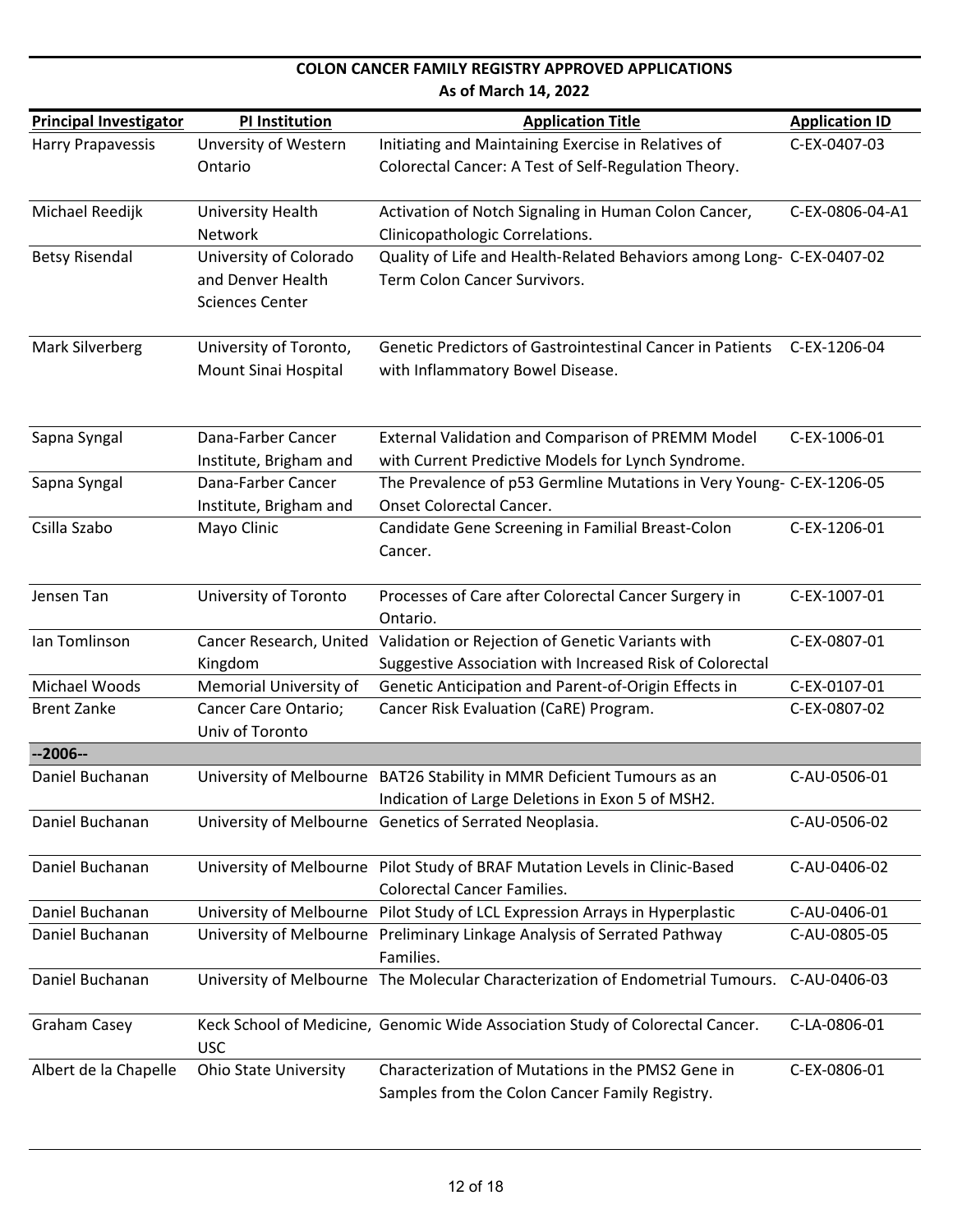| <b>Principal Investigator</b> | <b>PI Institution</b>   | <b>Application Title</b>                                                                        | <b>Application ID</b> |
|-------------------------------|-------------------------|-------------------------------------------------------------------------------------------------|-----------------------|
| Mary Jane Esplen              | <b>Toronto General</b>  | A Pilot Study Investigating the Offer to Disclose Genetic                                       | C-EX-0806-05          |
|                               | Research Institute      | Test Results to CFR Participants.                                                               |                       |
| Anna Gagliardi                | Sunnybrook Health       | Exploring the Cognitive Processes that Influence Intra-                                         | C-EX-0506-03          |
|                               |                         | Sciences Centre, Toronto Operative Decisions during Colorectal Cancer Surgery:                  |                       |
|                               |                         | Qualitative Analysis of Operative Notes and Surgeon                                             |                       |
| Carolyn Gotay                 | University of Hawaii at | Communication about Colorectal Cancer in Japanese and                                           | C-HA-0806-03          |
|                               | Manoa                   | Caucasian Survivors.                                                                            |                       |
| Virginia Hartmuller           |                         | National Cancer Institute Proposal to Compare and Evaluate Responses to the Diet- C-CP-0206-01  |                       |
|                               |                         | Specific Questions on the Epidemiology Questionnaire in                                         |                       |
| <b>Mark Jenkins</b>           | University of Melbourne | Colorectal Cancer Risk for Germline Mutations in hMLH1                                          | C-CP-0606-03          |
|                               |                         | and hMSH2.                                                                                      |                       |
| Joan Levine                   | University of Southern  | Risk Factors for hMLH1 promoter region methylation in                                           | C-CP-0506-03          |
|                               | California              | sporadic colorectal cancer.                                                                     |                       |
| Paul Limburg                  | Mayo Clinic             | Associations between excess body weight and colorectal                                          | C-CP-0506-02          |
| Jan Lowery                    | University of Colorado  | cancer risk, overall and by MSI phenotype.<br>An Evaluation of the Association Between Physical | C-CP-0506-01          |
|                               |                         | Activity and MSI in Colon Cancer.                                                               |                       |
| David Martin                  | Children's Hospital     | Somatic MLH1 Epimutation and Sporadic MSI Cancer Risk. C-EX-0406-02                             |                       |
|                               | Oakland Research Inst.  |                                                                                                 |                       |
|                               |                         |                                                                                                 |                       |
| John McLaughlin               | Prosserman Centre for   | The Ontario Population Genomics Platform (OPGP).                                                | C-TO-0406-01          |
|                               | <b>Health Research</b>  |                                                                                                 |                       |
| Polly Newcomb                 | Fred Hutchinson Cancer  | Combined Postmenopausal Hormone Use in Relation to                                              | C-CP-0806-01          |
|                               | Research Center         | Subtypes of CRC defined by MSI, MMR and Methylation                                             |                       |
| Jenny Poynter                 | University of Southern  | Descriptive Characteristics and Familial Aggregation of                                         | C-CP-0506-04          |
|                               | California              | MLH1 Promoter Methylation.                                                                      |                       |
|                               |                         |                                                                                                 |                       |
| Jenny Poynter                 | University of Southern  | History for Predicting MMR Mutations.                                                           | C-CP-0506-06          |
|                               | California              |                                                                                                 |                       |
|                               |                         |                                                                                                 |                       |
| Jenny Poynter                 | University of Southern  | Sensitivity, Specificity and Predictive Values for                                              | C-CP-0506-05          |
| Pamela Sinicrope              | Mayo Clinic             | A Pilot Study to Compare General Attitudes toward                                               | C-EX-0806-06          |
| Steven Thibodeau              | Mayo Clinic             | Colorectal Cancer Risk for Germline Mutations in hMSH6.                                         | C-CP-0606-01          |
|                               |                         |                                                                                                 |                       |
| Steven Thibodeau              | Mayo Clinic             | MSH6 (lab manuscript).                                                                          | C-CP-0606-02          |
| Peter Wang                    | Memorial University of  | Exploration of Risk Factors, Inter-provincial Differences                                       | C-EX-0506-02          |
| Robyn Ward                    | Univ. of New South      | Germline Epimutation of MLH1 as a Factor in HNPCC.                                              | C-EX-1205-01          |
|                               | Whales                  |                                                                                                 |                       |
| $-2005-$                      |                         |                                                                                                 |                       |
| Carl Brown                    | University of Toronto   | Survival in Patients with Inflammatory Bowel Disease                                            | C-TO-0405-02          |
|                               |                         | Who Develop Colorectal Cancer.                                                                  |                       |
| Daniel Buchanan               |                         | University of Melbourne Studies of Breast Cancers in HNPCC Kindreds.                            | C-AU-0805-04          |
| Mary Jane Esplen              | <b>Toronto General</b>  | A RCT of Cancer Risk and Health Education in Relatives of C-TO-0405-01-A1                       |                       |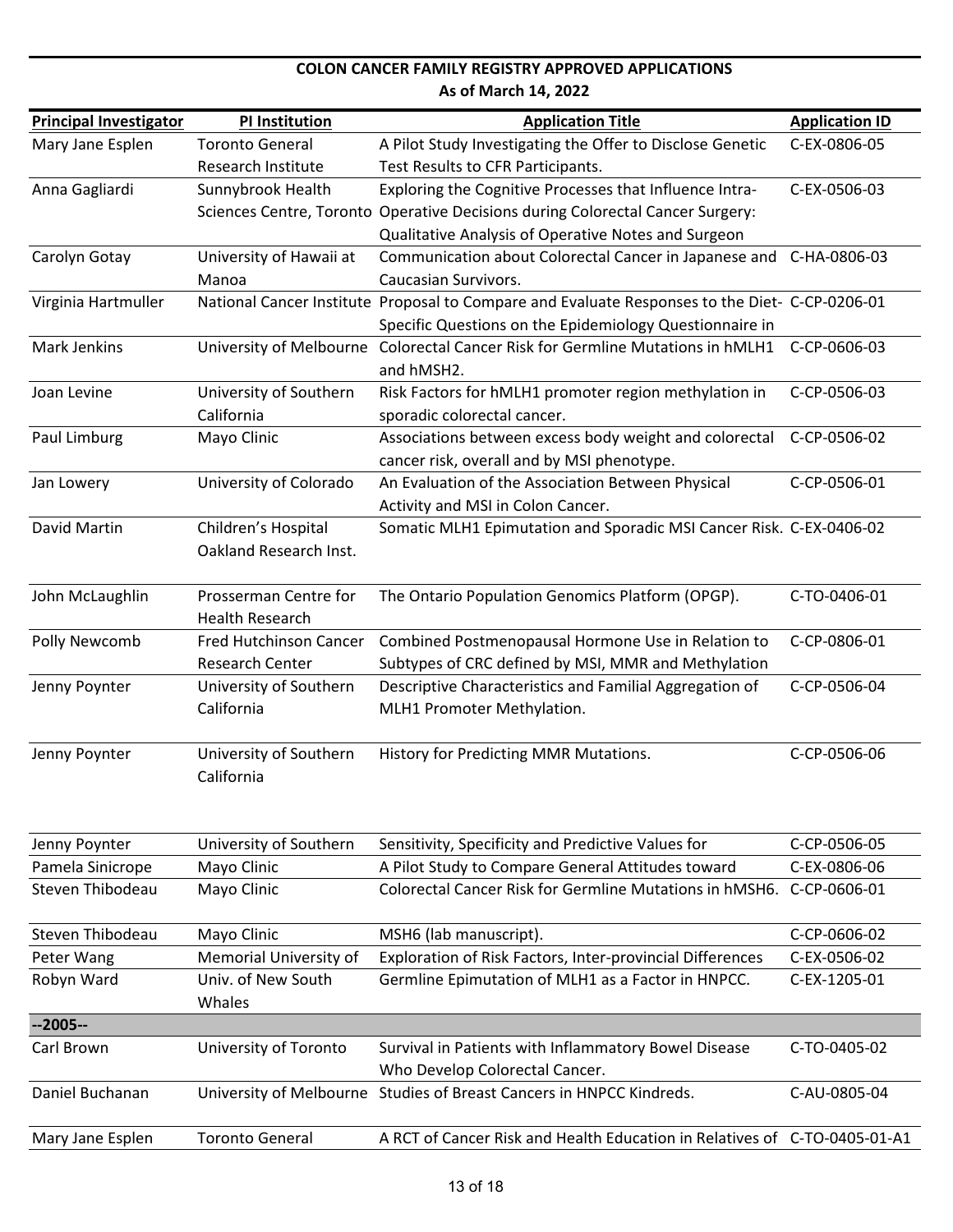| <b>Principal Investigator</b> | PI Institution                                          | <b>Application Title</b>                                                                                        | <b>Application ID</b>            |
|-------------------------------|---------------------------------------------------------|-----------------------------------------------------------------------------------------------------------------|----------------------------------|
| Marsha Frazier                | <b>MD Anderson Cancer</b>                               | Genetic Modifiers of Hereditary Nonpolyposis Colorectal                                                         | C-EX-0405-02                     |
|                               | Center, Univ of Texas                                   | Cancer.                                                                                                         |                                  |
| Robert Gryfe                  | Mount Sinai Hospital                                    | MSI-H Colorectal Cancer Genotype and Phenotype.                                                                 | C-TO-0405-03                     |
|                               |                                                         |                                                                                                                 |                                  |
| Jeremy Jass                   | <b>McGill University</b>                                | Evaluation of Histology Features as Markers for DNA                                                             | C-AU-0899-01                     |
|                               |                                                         | Mismatch Repair Deficiency in Colorectal Cancer.                                                                |                                  |
| Noralane Lindor               | Mayo Clinic                                             | A Gene-Environment study of a-1 Antitrypsin Deficiency<br>as a Risk Factor for Mismatch Repair Deficient CRC in | C-MA-0805-01                     |
| Polly Newcomb                 | <b>Fred Hutchinson Cancer</b><br><b>Research Center</b> | Predictors of Agreement to Provide a Blood or Buccal<br>Biospecimen Sample.                                     | C-SE-0305-01                     |
| Michael Siciliano             | <b>MD Anderson Cancer</b><br>Center, Univ of Texas      | MSI in Putatively Stable HNPCC Families.                                                                        | C-EX-0405-01                     |
| Mariana Stern                 |                                                         | Keck School of Medicine, DNA Repair and Colorectal Cancer Risk Within the USCC                                  | C-LA-0402-01-C05-                |
|                               | <b>USC</b>                                              | (Amendment).                                                                                                    | A1                               |
| Cornelia Ulrich               | <b>Huntsman Cancer</b>                                  | Folate, Pharmacogenetics, and Colorectal Cancer Survival. C-EX-0805-06                                          |                                  |
| Debrah Wirtzfeld              | Memorial University of                                  | Prognostic Determinants in Incident Cases of Colorectal                                                         | C-EX-0805-07                     |
|                               | Newfoundland                                            | Cancer (CRC): A Comparison Between Ontario &                                                                    |                                  |
| $-2004-$                      |                                                         |                                                                                                                 |                                  |
| Dennis Ahnen                  | University of Colorado                                  | Colorectal Screening Practices in Members of High Risk                                                          | C-LA-0804-02S                    |
|                               | <b>School of Medicine</b>                               | Families.                                                                                                       |                                  |
| C. Richard Boland             | <b>Baylor University</b><br><b>Medical Center</b>       | Using CFR Resources to Study HNPCC.                                                                             | C-EX-1203-01                     |
| Deborah Bowen                 | <b>Fred Hutchinson Cancer</b>                           | Increasing Colon Screening with an Interactive Website.                                                         | C-SE-0404-01                     |
|                               | Research Center                                         |                                                                                                                 |                                  |
| Manuela Gago-                 | University of Southern                                  | A Genetic Epidemiological Study of Lipid Peroxidation in                                                        | C-LA-0404-01                     |
| Dominguez                     | California                                              | Colorectal Cancer.                                                                                              |                                  |
| <b>Steve Gallinger</b>        | Mount Sinai Hospital;<br>Univ of Toronto                | The Base Excision Repair Gene, MYH, and Colorectal<br>Cancer.                                                   | C-TO-1203-01                     |
| <b>Robert Haile</b>           | University of Southern                                  | Genes Related to Folate and Vitamin D/Calcium.                                                                  | C-LA-1203-01                     |
|                               | California                                              |                                                                                                                 |                                  |
| Kelly Kohut                   | Sarah Lawrence College                                  | Duty to Warn family about an HNPCC mutation.                                                                    | C-TO-1299-01-<br>CO <sub>4</sub> |
| Nancy Kreiger                 | Cancer Care Ontario;<br>Univ of Toronto                 | Prevalence of Helicobacter Pylori infection in Ontario.                                                         | C-TO-0404-01                     |
| Peter Laird                   | <b>USC</b>                                              | Keck School of Medicine, CpG Island Methylator Phenotype in Colorectal Cancer.                                  | C-LA-1203-02                     |
| Loic Le Marchand              | University of Hawaii at<br>Manoa                        | Epidemiologic Research on Ethnic/Racial Minorities in the C-HA-1203-01<br>Colon CFR.                            |                                  |
| Sanford Markowitz             | Case Western Reserve<br>University                      | A 9q22.2 Gene is a Novel Cause of Familial Colon Cancer. C-EX-1203-03                                           |                                  |
| Elena Martinez                | Arizona Cancer Center,<br>University of AZ              | Susceptibility to Insulin Resistance Syndrome and Risk of C-LA-0804-01<br>Colorectal Cancer.                    |                                  |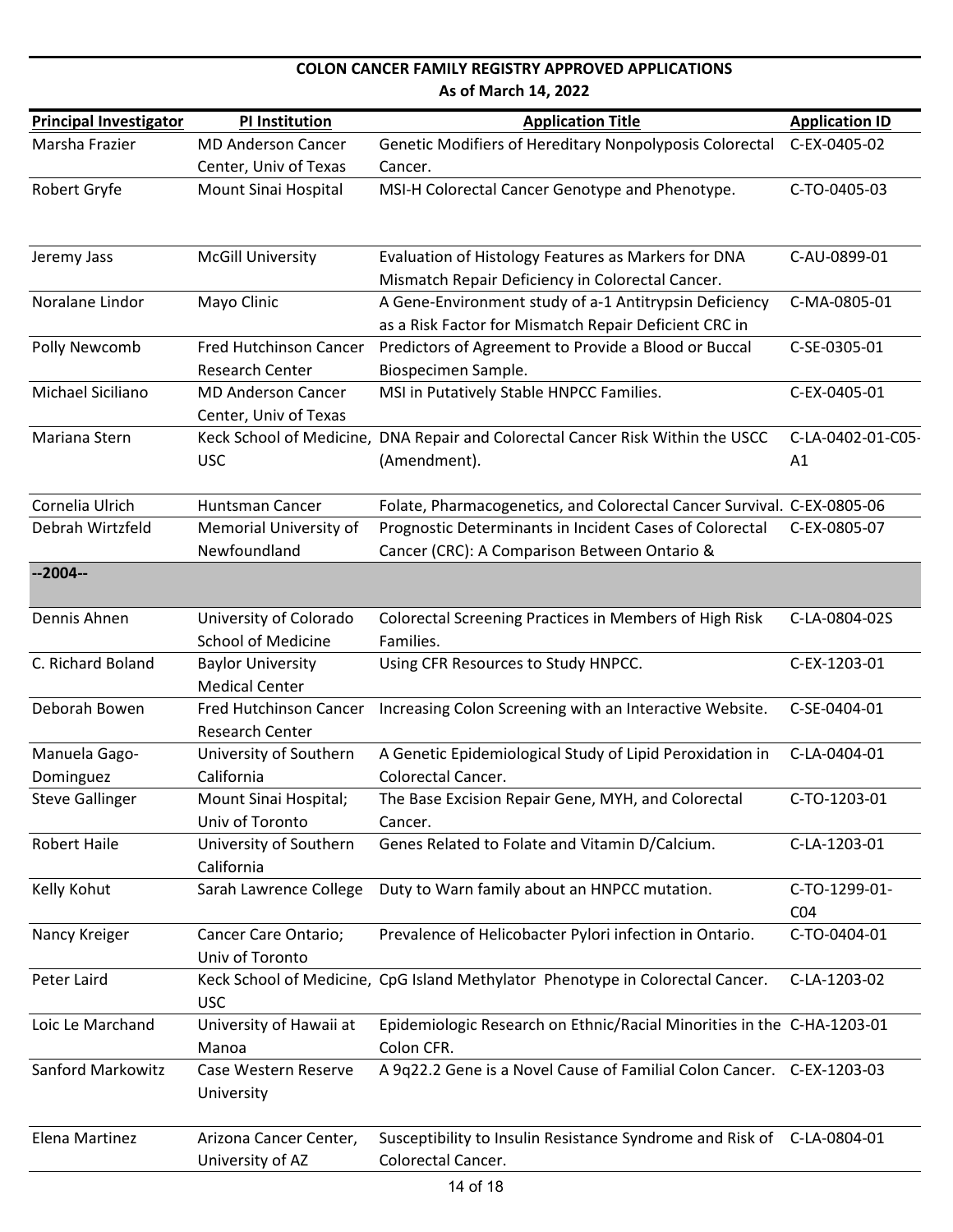| <b>COLON CANCER FAMILY REGISTRY APPROVED APPLICATIONS</b> |                                                      |                                                                                                                                         |                       |  |
|-----------------------------------------------------------|------------------------------------------------------|-----------------------------------------------------------------------------------------------------------------------------------------|-----------------------|--|
|                                                           | As of March 14, 2022                                 |                                                                                                                                         |                       |  |
| <b>Principal Investigator</b>                             | <b>PI Institution</b>                                | <b>Application Title</b>                                                                                                                | <b>Application ID</b> |  |
| Gail McKeown-Eyssen                                       | University of Toronto                                | Response Bias From Failure to Provide a Blood Sample<br>Among Participants in the Ontario Family Colorectal<br>Cancer Registry (OFCCR). | C-TO-0304-01S         |  |
| Walter W. Noll                                            | <b>Myriad Genetics</b><br>Laboratories, Inc.         | Mismatch Repair Gene Mutations in Early Colorectal<br>Cancer.                                                                           | C-EX-0804-01          |  |
| Giovanni Parmigiani                                       | Sidney Kimmel                                        | Validation of the CRCAPRO carrier probability model.                                                                                    | C-EX-0104-01          |  |
| <b>Brent Zanke</b>                                        | Cancer Care Ontario;<br>Univ of Toronto              | Assessment of Risk for Colon Tumors in Canada (ARCTIC). C-EX-1203-02-A1                                                                 |                       |  |
| $-2003-$                                                  |                                                      |                                                                                                                                         |                       |  |
| <b>Bharati Bapat</b>                                      | Mount Sinai Hospital;<br>Univ of Toronto             | The Role of Polymorphisms in Mismatch Repair Genes in<br>the Development of Colon Cancer.                                               | C-TO-0503-01          |  |
| <b>Robert Beart</b>                                       | <b>USC</b>                                           | Keck School of Medicine, Genetic Staging of Colon Cancer.                                                                               | C-EX-0803-04-A1       |  |
| D. Timothy Bishop                                         | St. James's University<br>Hospital                   | Quantifying and Modelling Cancer Risks in Relatives of<br>Population-Based Colorectal Cancer Cases and Controls.                        | C-EX-0803-01          |  |
| Michelle Cotterchio                                       | Cancer Care Ontario;<br>Univ of Toronto              | The Effect of Access to an Interactive Colon Cancer<br>Website on Subject Participation in the [OFCCR].                                 | C-TO-0103-01S         |  |
| Mazda Jenab                                               | Cancer Care Ontario;<br>Univ of Toronto              | The association between dietary Vitamin D intake and<br>colorectal cancer risk.                                                         | C-TO-0703-01S         |  |
| Richard King                                              | University of Minnesota<br><b>School of Medicine</b> | Proteomic and Genomic Analysis of Colorectal Cancer.                                                                                    | C-LA-1202-01          |  |
| Lisa Madlensky                                            | University of California,<br>San Diego               | Health Behaviors and Family History of Colorectal Cancer. C-EX-0803-03                                                                  |                       |  |
| Polly Newcomb                                             | <b>Fred Hutchinson Cancer</b>                        | Effect Modification of Smoking by NSAIDs in Colorectal                                                                                  | C-SE-0603-01S         |  |
| Maren Scheuner                                            | <b>Centers for Disease</b>                           | Clinical Validity Study of Colon Cancer Family History.                                                                                 | C-EX-0803-02-A1       |  |
| Steven Thibodeau                                          | Mayo Clinic                                          | MLPA Study (Thibodeau), MLH1 methylation (Laird)                                                                                        | C-CP-1103-02          |  |
| Cornelia Ulrich                                           | Huntsman Cancer Inst.                                | Pharmacogenetics of 5-Fluorouracil - Pilot.                                                                                             | C-SE-0803-01          |  |
| Cornelia Ulrich                                           | Huntsman Cancer Inst.                                | Pharmacogenetics of Thymidylate Synthase Inhibitors.                                                                                    | C-SE-0803-02          |  |

| $-2002-$            |                      |                                                                                |               |
|---------------------|----------------------|--------------------------------------------------------------------------------|---------------|
| Graham Casey        |                      | Keck School of Medicine, Comparison of mutation detection platforms in patient | C-LA-0102-01S |
|                     | USC.                 | samples with very high likelihood of carrying germline                         |               |
|                     |                      | mutations in MLH1 or MSH2.                                                     |               |
| Michelle Cotterchio | Cancer Care Ontario; | Colorectal Cancer Risk: Association with Epidemiologic                         | C-TO-1201-01  |
|                     | Univ of Toronto      | Factors and Genetic Polymorphisms in Selected Enzymes                          |               |
|                     |                      | That Activate Carcinogens and Metabolize Estrogens.                            |               |
| Noralane Lindor     | Mayo Clinic          | Risk of Cancers in Amsterdam I Families without MSI-H                          | C-MA-0902-01S |
|                     |                      | tumors: Are the cancer risks the same as in families with                      |               |
|                     |                      | hereditary DNA mismatch repair defects?                                        |               |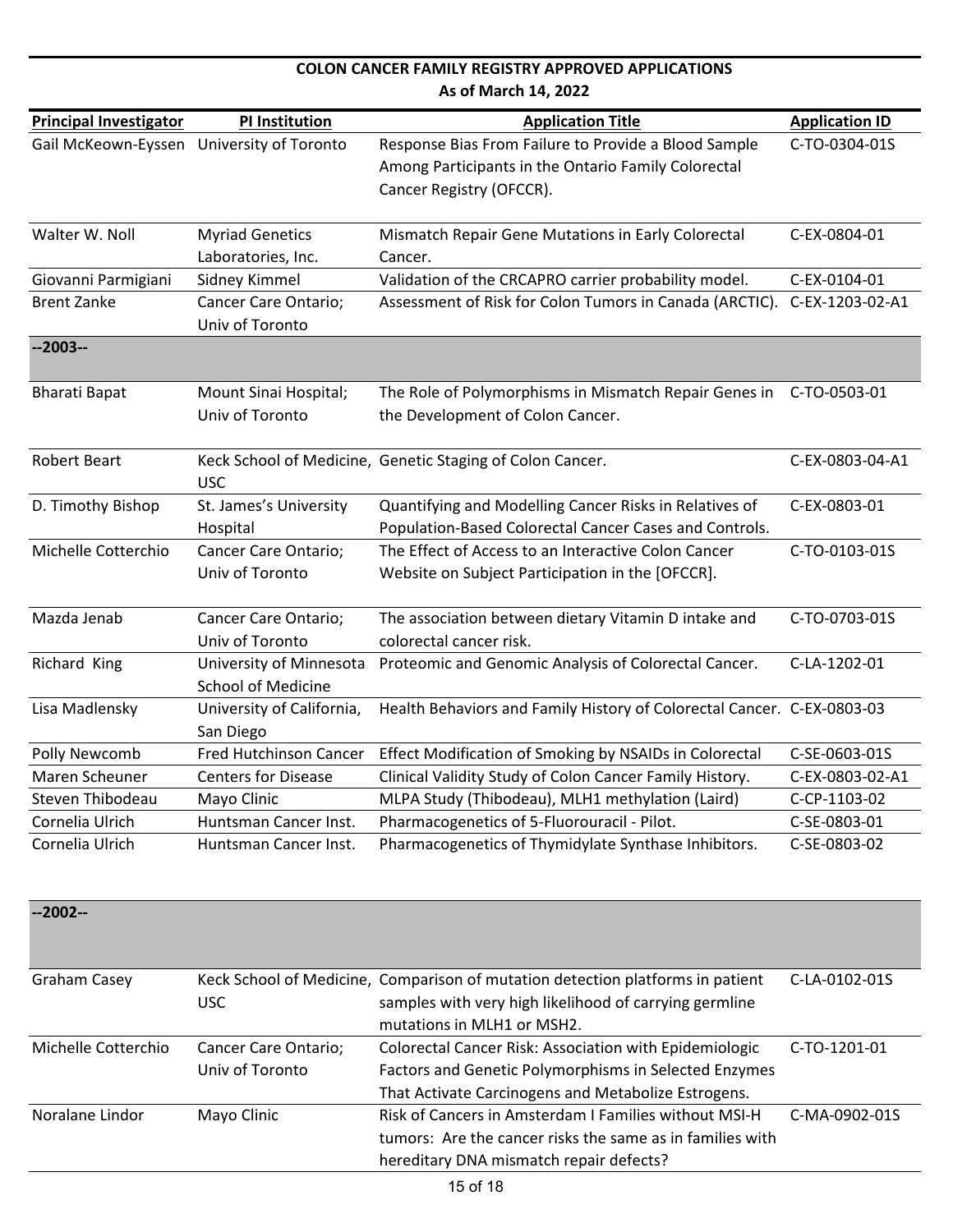| <b>Principal Investigator</b> | <b>PI Institution</b>         | <b>Application Title</b>                                                  | <b>Application ID</b> |
|-------------------------------|-------------------------------|---------------------------------------------------------------------------|-----------------------|
| John McLaughlin               | Prosserman Centre for         | Estrogens and risk of colorectal cancer among women                       | C-TO-0202-01S         |
|                               | <b>Health Research</b>        | predisposed to hereditary nonpolyposis colorectal cancer                  |                       |
| Robin McLeod                  | Mount Sinai Hospital;         | Is obesity or overweight a barrier for colorectal cancer                  | C-TO-1101-01S         |
|                               | Univ of Toronto               | screening in average risk individuals residing in Ontario or              |                       |
| Polly Newcomb                 | Fred Hutchinson Cancer        | JC Virus in Colorectal Cancer.                                            | C-SE-0802-01          |
|                               | <b>Research Center</b>        |                                                                           |                       |
| <b>Boris Pasche</b>           |                               | University of Alabama at Polymorphisms of the TGF-B Signaling Pathway and | C-EX-1202-02          |
|                               | Birmingham                    | <b>Colorectal Cancer Risk.</b>                                            |                       |
| John Potter                   | <b>Fred Hutchinson Cancer</b> | Antibody (rScFv) Arrays for Colon Cancer Screening.                       | C-SE-0902-01S         |
|                               | <b>Research Center</b>        |                                                                           |                       |
| Mariana Stern                 | University of Southern        | DNA repair and colorectal cancer risk within the USCC.                    | C-LA-0402-01          |
| Steven Thibodeau              | Mayo Clinic                   | Analysis of MSI-H colorectal tumors with normal hMLH1,                    | C-MA-0402-01          |
|                               |                               | hMSH2 and hMSH6 protein expression.                                       |                       |
| $-2001-$                      |                               |                                                                           |                       |
|                               |                               |                                                                           |                       |
|                               |                               |                                                                           |                       |
| Dennis Ahnen                  | University of Colorado        | Family History Characteristics in the Colon CFRs.                         | C-LA-0101-01          |
|                               | <b>School of Medicine</b>     |                                                                           |                       |
| Dennis Ahnen                  | University of Colorado        | Promoting Colon Cancer Screening Among Genetically                        | C-LA-0401-01          |
|                               | <b>School of Medicine</b>     | Defined High-Risk Populations Within the Cooperative                      |                       |
|                               |                               | Family Registry for Colon Cancer Studies (CFRCCS).                        |                       |
| Lisa Boardman                 | Mayo Foundation               | Family History of Colorectal Cancer (CRC) or Extracolonic                 | C-MA-0201-02          |
|                               |                               | Malignancies Among Young Onset CRC Patients.                              |                       |
| Michelle Cotterchio           | Cancer Care Ontario;          | Association between Double Primary Endometrial-                           | C-TO-1100-01          |
|                               | Univ of Toronto               | Colorectal Cancers and Family History of Cancer, Subject                  |                       |
|                               |                               | Characteristics and Underlying Molecular Features.                        |                       |
| Michelle Cotterchio           | Cancer Care Ontario;          | Family history of breast cancer and colorectal cancer risk C-TO-0201-01S  |                       |
|                               | Univ of Toronto               | in Ontario.                                                               |                       |
| Michelle Cotterchio           | Cancer Care Ontario;          | The efficacy of colorectal screening procedures in                        | C-TO-0101-01          |
| Mary Jane Esplen              | <b>Toronto General</b>        | The Development of an Instrument to Measure Self-                         | C-TO-0401-01          |
| <b>Vivek Goel</b>             | University of Toronto         | Screening in relatives of Ontario CRC patients.                           | C-EX-0401-02-A1       |
|                               |                               |                                                                           |                       |
| Noralane Lindor               | Mayo Clinic                   | Loss of expression of MLH1 as a function of aging.                        | C-MA-0501-01          |
| Noralane Lindor               |                               |                                                                           | C-MA-0801-01          |
|                               | Mayo Clinic                   | Microsatellite Instabilty Test Results: Perspectives from<br>Patients.    |                       |
| Noralane Lindor               | Mayo Clinic                   | Microsatellite Instabilty Testing versus Immuno-                          | C-MA-0201-01          |
|                               |                               | histochemistry for Phenotyping of Colorectal Tumors.                      |                       |
|                               |                               |                                                                           |                       |
| Noralane Lindor               | Mayo Clinic                   | Parent of Origin Effects in Colorectal Cancer                             | C-MA-0401-02          |
|                               |                               | Predisposition.                                                           |                       |
| Noralane Lindor               | Mayo Clinic                   | Prevalence of the APC E1317Q variant in patients with                     | C-MA-0401-01          |
|                               |                               | multiple adenomatous polyps and colorectal cancer                         |                       |
| Sheila Murphy                 | University of Southern        | Understanding Uncertainty: Communicating the Genetic                      | C-EX-0401-03          |
|                               | California                    | Risk of Cancer.                                                           |                       |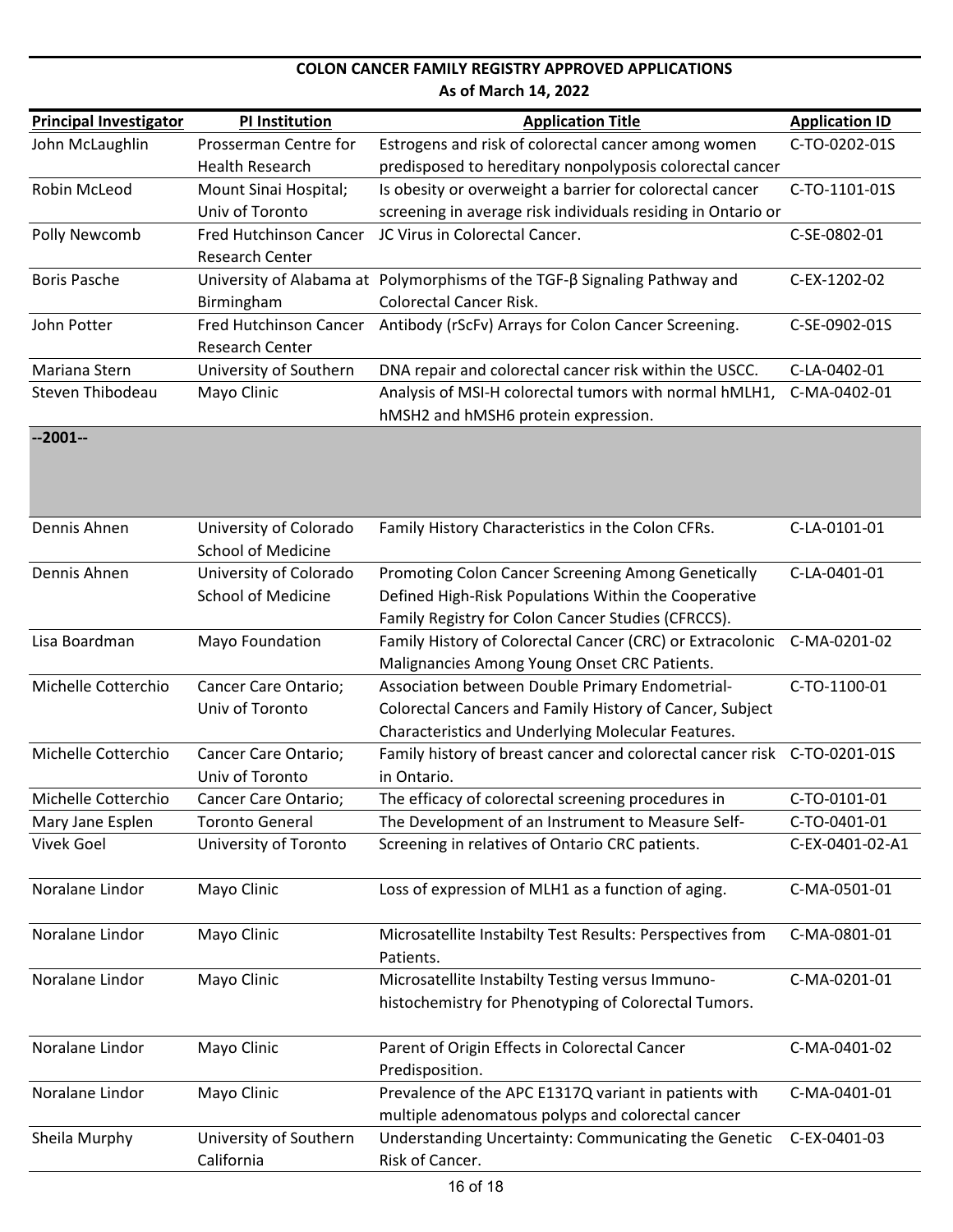|                               | As of March 14, 2022                             |                                                                                                                                               |                         |  |
|-------------------------------|--------------------------------------------------|-----------------------------------------------------------------------------------------------------------------------------------------------|-------------------------|--|
| <b>Principal Investigator</b> | <b>PI Institution</b>                            | <b>Application Title</b>                                                                                                                      | <b>Application ID</b>   |  |
| Polly Newcomb                 | Research Center                                  | Fred Hutchinson Cancer Genotype-phenotype correlation of IGF-1.                                                                               | C-SE-0401-01            |  |
| Gloria Peterson               | Mayo Clinic                                      | Accuracy of family history of cancer provided by<br>colorectal cancer patients.                                                               | C-MA-0301-01            |  |
| Andrew Smith                  | Sunnybrook Regional                              | Quality improvement in lymph node assessment for                                                                                              | C-TO-1201-01S           |  |
| Steven Thibodeau              | Mayo Clinic                                      | Mechanisms of MSH6 inactivation in mismatch repair<br>deficient tumors.                                                                       | C-MA-0401-03            |  |
| $-2000-$                      |                                                  |                                                                                                                                               |                         |  |
| Deborah Bowen                 | <b>Research Center</b>                           | Fred Hutchinson Cancer The Needs of Families with Colorectal Cancer.                                                                          | C-SE-1200-01-A1         |  |
| Michelle Cotterchio           | Cancer Care Ontario;<br>Univ of Toronto          | Agreement between proxy- and case-reported<br>information obtained using the self-administered OFCCR                                          | C-TO-0000-01            |  |
| Ellen Goode                   | Mayo Clinic                                      | Identification of Novel Cancer Susceptibility Loci: A Sib-<br>Pair Study.                                                                     | C-SE-0000-01CS          |  |
| <b>Robert Haile</b>           | University of Southern<br>California             | A Molecular Epidemiology Study of Loss of Imprinting.                                                                                         | C-LA-0800-01            |  |
| Polly Newcomb                 | Fred Hutchinson Cancer<br><b>Research Center</b> | Efficacy of Screening Tests to Prevent Colorectal Cancer.                                                                                     | C-SE-0800-01S           |  |
| Polly Newcomb                 | Fred Hutchinson Cancer<br><b>Research Center</b> | Modeling Risk for Colorectal Cancer- Projecting<br>Individualized Probabilities.                                                              | C-SE-0400-01S           |  |
| John Potter                   | Fred Hutchinson Cancer<br><b>Research Center</b> | DNA Damage Repair.                                                                                                                            | C-SE-0400-01            |  |
| <b>Scott Ramsey</b>           | <b>Fred Hutchinson Cancer</b>                    | A multifactorial economic model of risk stratification and                                                                                    | C-SE-0800-02S           |  |
| <b>Helmut Zarbl</b>           | Research Center                                  | Fred Hutchinson Cancer A Pilot Study to Test the Validity of Constant Denaturing<br>Capillary Electrophoresis (CDE) for Mutation Detection of | C-SE-0400-02AS          |  |
| $-1999-$                      |                                                  |                                                                                                                                               |                         |  |
| <b>Bharati Bapat</b>          | Mount Sinai Hospital;<br>Univ of Toronto         | Investigation of tumor MSI status versus family history<br>characteristics among colorectal cancer patients.                                  | C-MA-0499-02-<br>E03-01 |  |
| <b>Bharati Bapat</b>          | Mount Sinai Hospital;<br>Univ of Toronto         | The Role of Susceptibility Genes and Environmental Risk<br>Factors in the Etiology of Mutator versus Supressor                                | C-TO-0899-02            |  |
| Michelle Cotterchio           | Cancer Care Ontario;                             | The Cumulative Risk of Colon and Endometrial Cancer                                                                                           | C-TO-0899-03            |  |
|                               | Univ of Toronto                                  | among Hereditary Non-Polyposis Colorectal Cancer                                                                                              |                         |  |
| Alexandria Easson             | Princess Margaret<br>Hospital                    | The surgical management of potentially curable colon<br>cancer in Ontario.                                                                    | C-TO-0899-04            |  |
| Mary Jane Esplen              | <b>Toronto General</b><br>Research Institute     | Development of a Group Intervention for HNPCC Gene<br>Carriers.                                                                               | C-TO-0899-01            |  |
| Mary Jane Esplen              | <b>Toronto General</b><br>Research Institute     | Psychosocial & Behavioral Impact of Predictive DNA<br>Testing for Hereditary Nonpolyposis Colorectal Cancer                                   | C-TO-1299-01            |  |

**COLON CANCER FAMILY REGISTRY APPROVED APPLICATIONS**